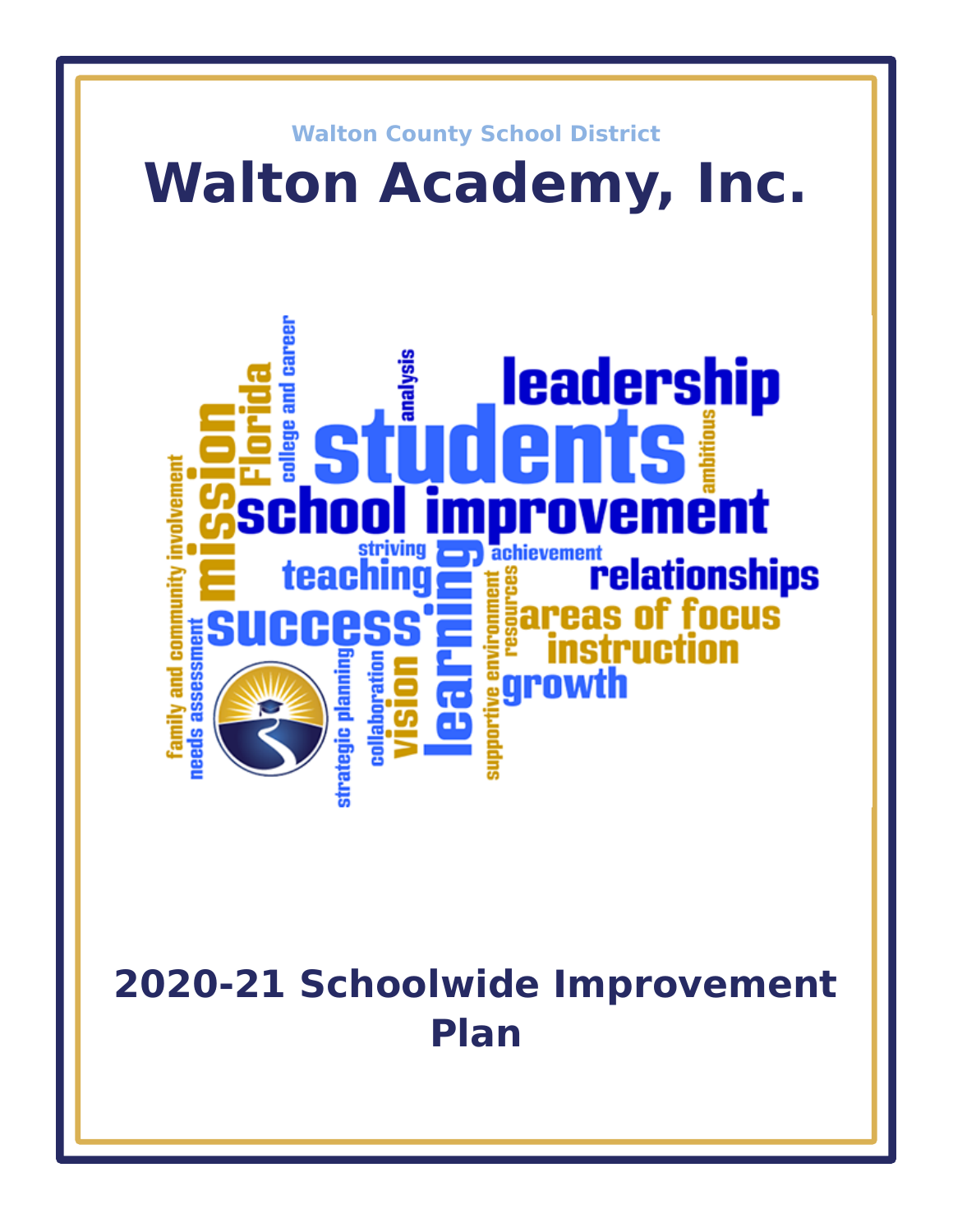### **Table of Contents**

| <b>School Demographics</b>                | 3  |
|-------------------------------------------|----|
| <b>Purpose and Outline of the SIP</b>     | 4  |
| <b>School Information</b>                 | 5  |
| <b>Needs Assessment</b>                   | 9  |
| <b>Planning for Improvement</b>           | 14 |
| <b>Positive Culture &amp; Environment</b> | 21 |
| <b>Budget to Support Goals</b>            | 22 |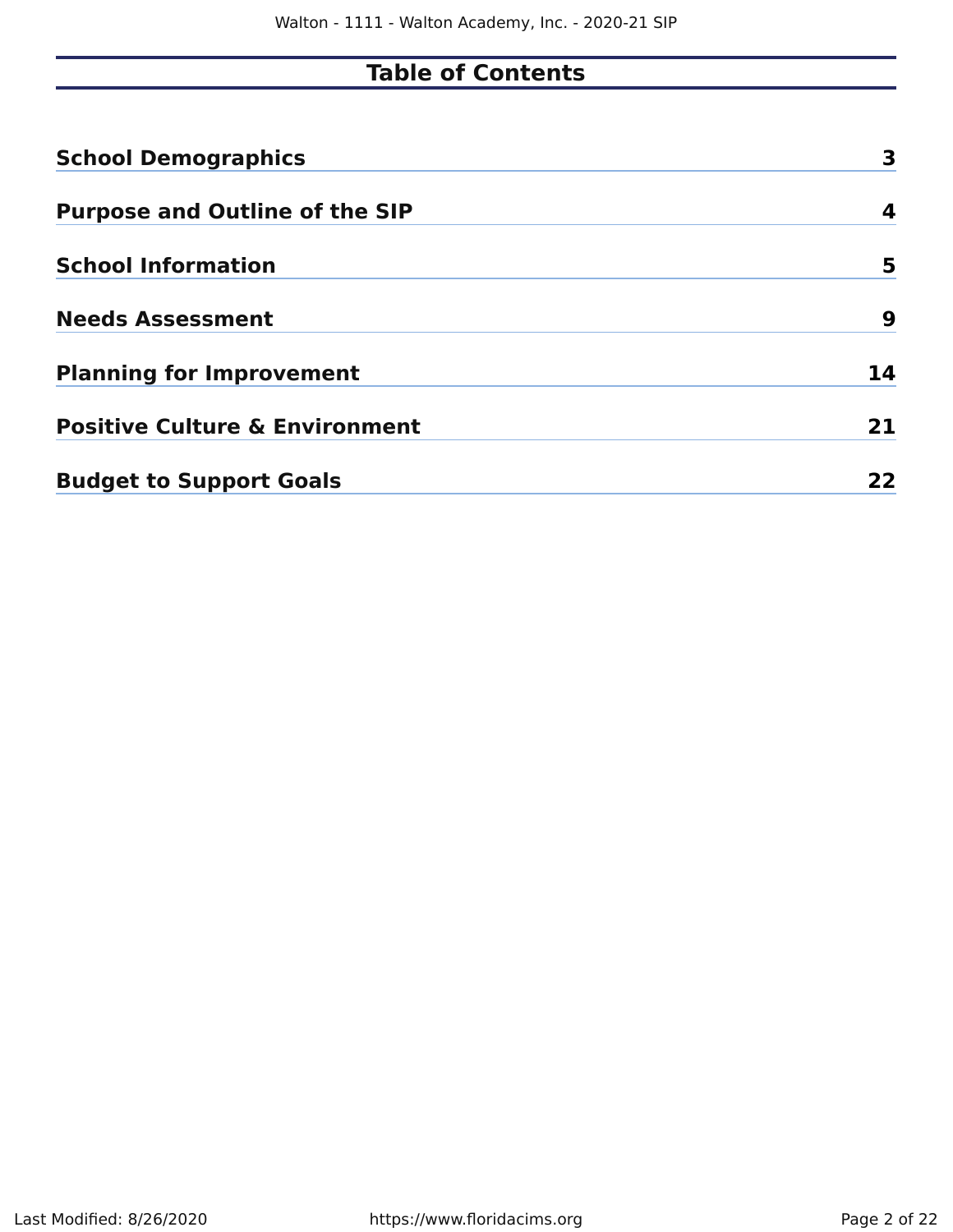Walton - 1111 - Walton Academy, Inc. - 2020-21 SIP

### **Walton Academy, Inc.**

389 DORSEY AVE, Defuniak Springs, FL 32435

http://www.waltonacademycharterschool.org

<span id="page-2-0"></span>**Demographics**

### **Principal: David Schmidt** Start Date for this Principal: 6/9/2020

| <b>2019-20 Status</b><br>(per MSID File)                                                                                            | Active                         |
|-------------------------------------------------------------------------------------------------------------------------------------|--------------------------------|
| <b>School Type and Grades Served</b><br>(per MSID File)                                                                             | <b>High School</b><br>$5 - 12$ |
| <b>Primary Service Type</b><br>(per MSID File)                                                                                      | <b>Alternative Education</b>   |
| 2018-19 Title I School                                                                                                              | Yes                            |
| 2018-19 Economically<br><b>Disadvantaged (FRL) Rate</b><br>(as reported on Survey 3)                                                | [Data Not Available]           |
| 2018-19 ESSA Subgroups Represented<br>(subgroups with 10 or more students)<br>(subgroups in orange are below the federal threshold) |                                |
|                                                                                                                                     | 2018-19: No Grade              |
|                                                                                                                                     | 2017-18: No Grade              |
| <b>School Grades History</b>                                                                                                        | 2016-17: No Grade              |
|                                                                                                                                     | 2015-16: No Grade              |
| 2019-20 School Improvement (SI) Information*                                                                                        |                                |
| <b>SI Region</b>                                                                                                                    | Northwest                      |
| <b>Regional Executive Director</b>                                                                                                  | <b>Jeff Sewell</b>             |
| <b>Turnaround Option/Cycle</b>                                                                                                      |                                |
| <b>Year</b>                                                                                                                         |                                |
| <b>Support Tier</b>                                                                                                                 | <b>NOT IN DA</b>               |
| <b>ESSA Status</b>                                                                                                                  |                                |
| * As defined under Rule 6A-1.099811, Florida Administrative Code. For more information, click<br>here.                              |                                |

**School Board Approval**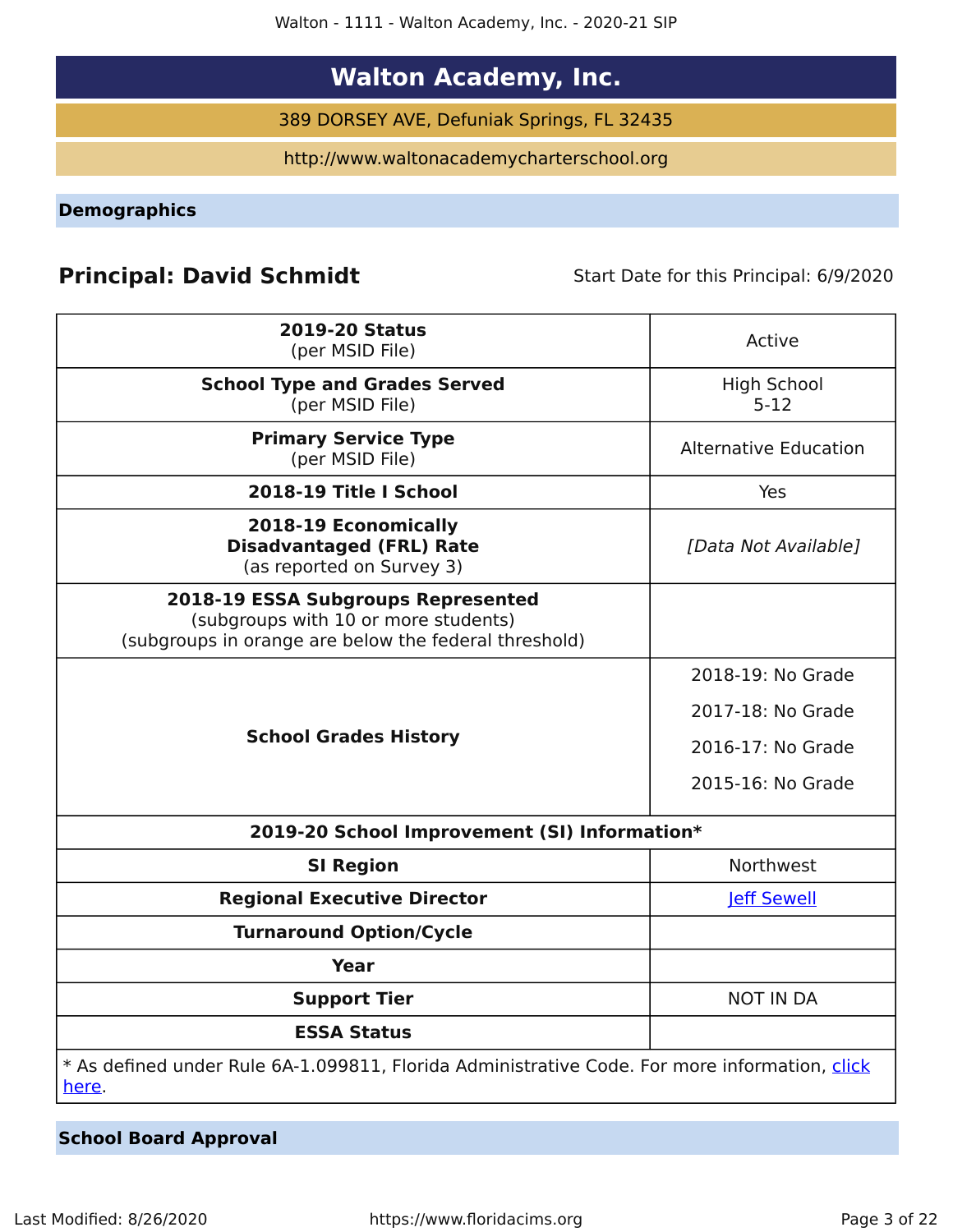This plan is pending approval by the Walton County School Board.

### **SIP Authority**

Section 1001.42(18), Florida Statutes, requires district school boards to annually approve and require implementation of a Schoolwide Improvement Plan (SIP) for each school in the district that has a school grade of D or F. This plan is also a requirement for Targeted Support and Improvement (TS&I) and Comprehensive Support and Improvement (CS&I) schools pursuant to 1008.33 F.S. and the Every Student Succeeds Act (ESSA).

To be designated as TS&I, a school must have one or more ESSA subgroup(s) with a Federal Index below 41%. This plan shall be approved by the district. There are three ways a school can be designated as CS&I:

- 1. have a school grade of D or F
- 2. have a graduation rate of 67% or lower
- 3. have an overall Federal Index below 41%.

For these schools, the SIP shall be approved by the district as well as the Bureau of School Improvement.

The Florida Department of Education (FDOE) SIP template meets all statutory and rule requirements for traditional public schools and incorporates all components required for schools receiving Title I funds. This template is required by State Board of Education Rule 6A-1.099811, Florida Administrative Code, for all non-charter schools with a current grade of D or F, or a graduation rate 67% or less. Districts may opt to require a SIP using a template of its choosing for schools that do not fit the aforementioned conditions. This document was prepared by school and district leadership using the FDOE's school improvement planning web application located at [www.floridacims.org.](https://www.floridacims.org)

### <span id="page-3-0"></span>**Purpose and Outline of the SIP**

The SIP is intended to be the primary artifact used by every school with stakeholders to review data, set goals, create an action plan and monitor progress. The Florida Department of Education encourages schools to use the SIP as a "living document" by continually updating, refining and using the plan to guide their work throughout the year. This printed version represents the SIP as of the "Date Modified" listed in the footer.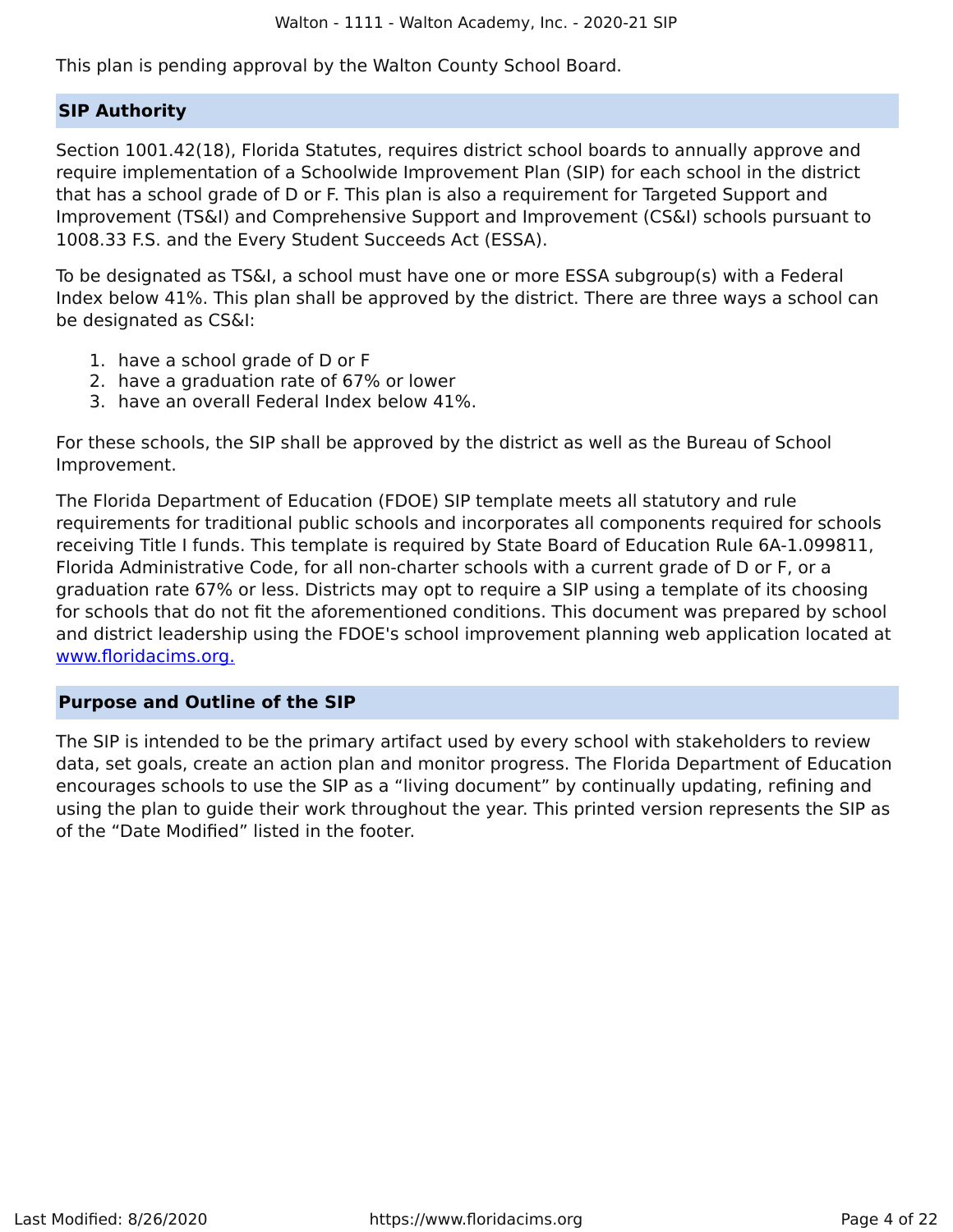### **Part I: School Information**

### <span id="page-4-0"></span>**School Mission and Vision**

### **Provide the school's mission statement**

Walton Academy will develop and sustain positive relationships creating a respectful and responsible learning environment and community.

### **Provide the school's vision statement**

N/A

### **School Leadership Team**

### **Membership**

Identify the name, email address, position title, and job duties/responsibilities for each member of the school leadership team.**:**

| <b>Name</b>        | <b>Title</b>                  | <b>Job Duties and Responsibilities</b> |
|--------------------|-------------------------------|----------------------------------------|
| Schmidt, David     | Principal                     |                                        |
| Laurino, Marie     | <b>Guidance Counselor</b>     |                                        |
| Rodgers, Charlotte | <b>Administrative Support</b> |                                        |
| Stephens, Jerry    | Dean                          |                                        |
| Robinson, Quen Ann | Teacher, K-12                 |                                        |
| Coffield, Taylor   | <b>SAC Member</b>             | community leader                       |
| Webb, Debbie       | <b>SAC Member</b>             | community leader                       |
| Daniels, Vivian    | <b>SAC Member</b>             | community leader                       |
| McDonald, Kisha    | <b>SAC Member</b>             | community leader                       |
| Johnson, Latashia  | <b>SAC Member</b>             | community leader                       |
| Estrada, Maria     | <b>SAC Member</b>             | community leader                       |
| Withrow, Tricia    | <b>SAC Member</b>             | mentor and community leader            |
| Withrow, Thresa    | <b>SAC Member</b>             | business owner                         |
| Ward, Kathy        | <b>SAC Member</b>             | parent                                 |
| Rodgers, Skyler    | <b>SAC Member</b>             | student                                |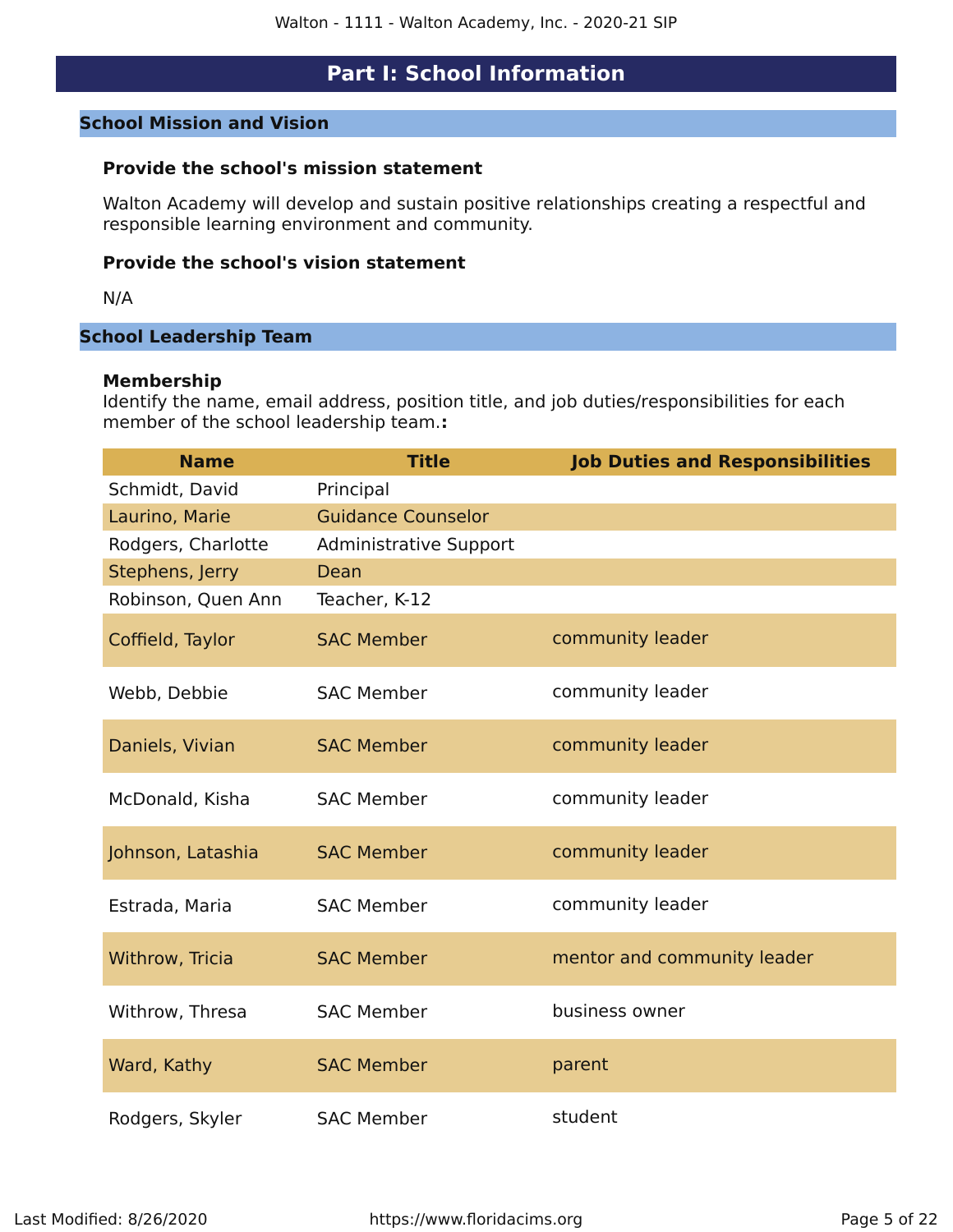### **Demographic Information**

### **Principal start date**

Tuesday 6/9/2020, David Schmidt

**Number of teachers with a 2019 3-year aggregate or a 1-year Algebra state VAM rating of Highly Effective.** Note: For UniSIG Supplemental Teacher Allocation, teachers must have at least 10 student assessments.

**Number of teachers with a 2019 3-year aggregate or a 1-year Algebra state VAM rating of Effective.** Note: For UniSIG Supplemental Teacher Allocation, teachers must have at least 10 student assessments.

### **Total number of teacher positions allocated to the school** 5

### **Demographic Data**

| <b>2020-21 Status</b><br>(per MSID File)                                                                                                      | Active                                                                                                                                                                                   |
|-----------------------------------------------------------------------------------------------------------------------------------------------|------------------------------------------------------------------------------------------------------------------------------------------------------------------------------------------|
| <b>School Type and Grades Served</b><br>(per MSID File)                                                                                       | <b>High School</b><br>$5 - 12$                                                                                                                                                           |
| <b>Primary Service Type</b><br>(per MSID File)                                                                                                | <b>Alternative Education</b>                                                                                                                                                             |
| 2018-19 Title I School                                                                                                                        | Yes                                                                                                                                                                                      |
| 2018-19 Economically<br><b>Disadvantaged (FRL) Rate</b><br>(as reported on Survey 3)                                                          | [Data Not Available]                                                                                                                                                                     |
| <b>2018-19 ESSA Subgroups Represented</b><br>(subgroups with 10 or more students)<br>(subgroups in orange are below the federal<br>threshold) | <b>Black/African American Students</b><br><b>Economically Disadvantaged</b><br><b>Students</b><br><b>Hispanic Students</b><br><b>Students With Disabilities</b><br><b>White Students</b> |
| <b>School Grades History</b>                                                                                                                  | 2018-19: No Grade<br>2017-18: No Grade<br>2016-17: No Grade<br>2015-16: No Grade                                                                                                         |
| 2019-20 School Improvement (SI) Information*                                                                                                  |                                                                                                                                                                                          |
| <b>SI Region</b>                                                                                                                              | Northwest                                                                                                                                                                                |
| <b>Regional Executive Director</b>                                                                                                            | <b>leff Sewell</b>                                                                                                                                                                       |
| <b>Turnaround Option/Cycle</b>                                                                                                                |                                                                                                                                                                                          |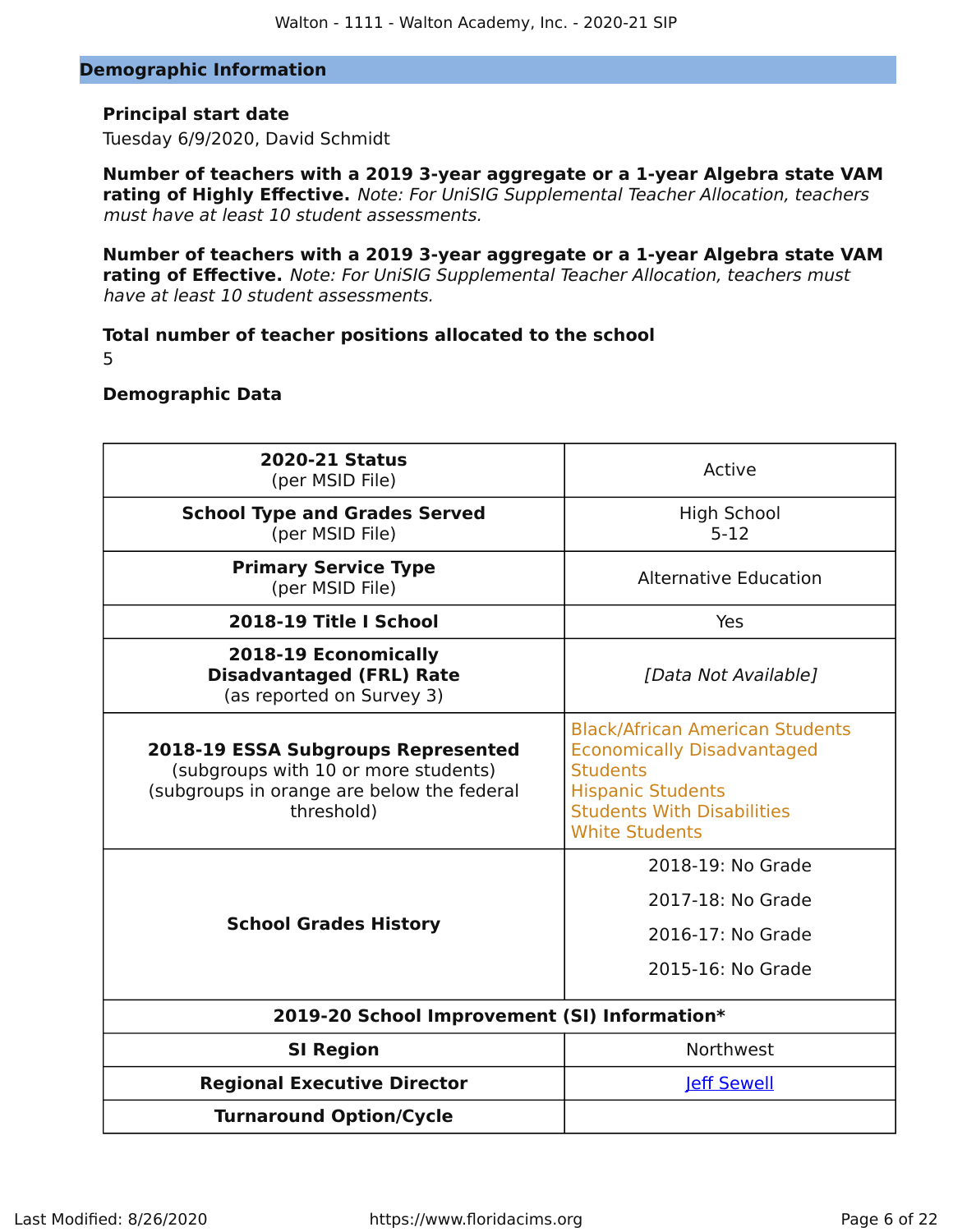| Year                                                                                                  |           |
|-------------------------------------------------------------------------------------------------------|-----------|
| <b>Support Tier</b>                                                                                   | NOT IN DA |
| <b>ESSA Status</b>                                                                                    |           |
| * As defined under Rule 6A-1.099811, Florida Administrative Code. For more information,<br>click here |           |

### **Early Warning Systems**

### **Current Year**

**The number of students by grade level that exhibit each early warning indicator listed:**

| <b>Indicator</b>                             | <b>Grade Level</b> |           |          |                |          |     |                            |  |  |             |                               |                |                |              |
|----------------------------------------------|--------------------|-----------|----------|----------------|----------|-----|----------------------------|--|--|-------------|-------------------------------|----------------|----------------|--------------|
|                                              |                    |           |          |                |          |     |                            |  |  |             | K 1 2 3 4 5 6 7 8 9 10 11 12  |                |                | <b>Total</b> |
| Number of students enrolled                  |                    | $\Omega$  |          |                |          |     |                            |  |  |             | 0 0 0 0 24 28 37 26 28 16 31  |                |                | 190          |
| Attendance below 90 percent                  |                    |           |          |                |          |     | 0 0 0 0 0 0 11 13 26 11 13 |  |  |             |                               | 11 20          |                | 105          |
| One or more suspensions                      | $\Omega$           | $\Omega$  | $\Omega$ | $\overline{0}$ | $\Omega$ |     |                            |  |  |             | 0 16 16 19 12 14              | $\mathcal{L}$  | $-12$          | 91           |
| Course failure in ELA                        | $\Omega$           | $0\,0\,0$ |          |                |          |     | 0 0 4 5 14 4 17            |  |  |             |                               | $\overline{7}$ | $\overline{7}$ | 58           |
| Course failure in Math                       | $\Omega$           | $\Omega$  | $\Omega$ | $\overline{0}$ | $\Omega$ | - 0 |                            |  |  | 4 5 14 4 17 |                               | $\overline{7}$ | 7              | 58           |
| Level 1 on 2019 statewide ELA<br>assessment  | $\Omega$           |           |          |                |          |     |                            |  |  |             | 0 0 0 0 0 17 15 20 12 15 7 12 |                |                | 98           |
| Level 1 on 2019 statewide Math<br>assessment |                    | $\Omega$  | $\Omega$ | - 0            |          |     | 0 0 17 15 20 12 15         |  |  |             |                               | $\overline{7}$ | -12            | 98           |

### **The number of students with two or more early warning indicators:**

| <b>Indicator</b>                        |  |  |  |  | <b>Grade Level</b> |                              |  |                                     |
|-----------------------------------------|--|--|--|--|--------------------|------------------------------|--|-------------------------------------|
|                                         |  |  |  |  |                    | K 1 2 3 4 5 6 7 8 9 10 11 12 |  | <b>Total</b>                        |
| Students with two or more<br>indicators |  |  |  |  |                    |                              |  | 0 0 0 0 0 0 16 15 23 15 20 9 15 113 |

### **The number of students identified as retainees:**

| <b>Indicator</b>                                               |  |  |  |  | <b>Grade Level</b> |  |                              |  |                            |              |  |  |  |  |  |  |  |  |
|----------------------------------------------------------------|--|--|--|--|--------------------|--|------------------------------|--|----------------------------|--------------|--|--|--|--|--|--|--|--|
|                                                                |  |  |  |  |                    |  | K 1 2 3 4 5 6 7 8 9 10 11 12 |  |                            | <b>Total</b> |  |  |  |  |  |  |  |  |
| <b>Retained Students: Current Year</b>                         |  |  |  |  |                    |  |                              |  | 0 0 0 0 0 0 9 7 13 4 8 5 9 | - 55         |  |  |  |  |  |  |  |  |
| Students retained two or more times 0 0 0 0 0 0 9 5 12 1 3 2 4 |  |  |  |  |                    |  |                              |  |                            | 36           |  |  |  |  |  |  |  |  |

### **Date this data was collected or last updated**

Tuesday 7/14/2020

### **Prior Year - As Reported**

**The number of students by grade level that exhibit each early warning indicator:**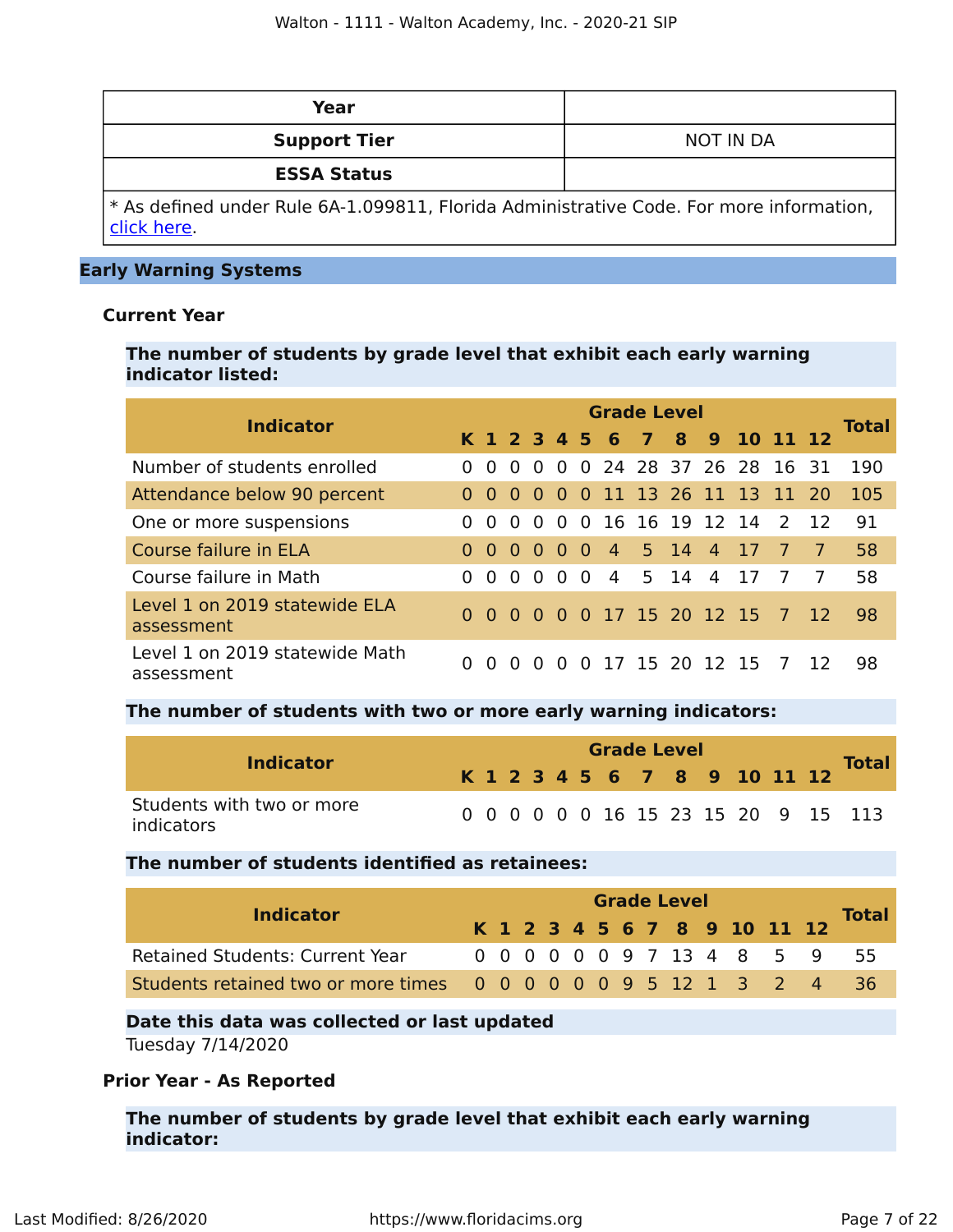| <b>Indicator</b>                |  | <b>Grade Level</b> |                          |  |  |  |  |  |  |                    |                                  |     |                                  |              |  |  |
|---------------------------------|--|--------------------|--------------------------|--|--|--|--|--|--|--------------------|----------------------------------|-----|----------------------------------|--------------|--|--|
|                                 |  |                    |                          |  |  |  |  |  |  |                    | K 1 2 3 4 5 6 7 8 9 10 11 12     |     |                                  | <b>Total</b> |  |  |
| Number of students enrolled     |  |                    |                          |  |  |  |  |  |  |                    |                                  |     | 0 0 0 0 0 0 23 18 32 29 27 13 31 | -173         |  |  |
| Attendance below 90 percent     |  |                    |                          |  |  |  |  |  |  |                    |                                  |     | 0 0 0 0 0 0 20 15 28 23 18 7 15  | - 126        |  |  |
| One or more suspensions         |  |                    |                          |  |  |  |  |  |  |                    | 0 0 0 0 0 0 14 18 28 15 13 11 12 |     |                                  | -111         |  |  |
| Course failure in ELA or Math   |  |                    |                          |  |  |  |  |  |  |                    | 0 0 0 0 0 0 7 10 22 17 17 6 4    |     |                                  | 83           |  |  |
| Level 1 on statewide assessment |  |                    | $0\quad 0\quad 0\quad 0$ |  |  |  |  |  |  | 0 0 14 10 21 16 19 |                                  | - 0 |                                  | 80           |  |  |

### **The number of students with two or more early warning indicators:**

| <b>Indicator</b>                        |  |  |  | <b>Grade Level</b> |  |                              |  | <b>Total</b>                        |
|-----------------------------------------|--|--|--|--------------------|--|------------------------------|--|-------------------------------------|
|                                         |  |  |  |                    |  | K 1 2 3 4 5 6 7 8 9 10 11 12 |  |                                     |
| Students with two or more<br>indicators |  |  |  |                    |  |                              |  | 0 0 0 0 0 0 14 15 28 18 15 7 12 109 |

### **The number of students identified as retainees:**

| <b>Indicator</b>                                                    |  | <b>Grade Level</b> |  |  |  |  |  |  |  |  |  |  |                                 |       |  |
|---------------------------------------------------------------------|--|--------------------|--|--|--|--|--|--|--|--|--|--|---------------------------------|-------|--|
|                                                                     |  |                    |  |  |  |  |  |  |  |  |  |  | K 1 2 3 4 5 6 7 8 9 10 11 12    | Total |  |
| <b>Retained Students: Current Year</b>                              |  |                    |  |  |  |  |  |  |  |  |  |  | 0 0 0 0 0 0 15 11 20 12 20 10 8 | - 96  |  |
| Students retained two or more times 0 0 0 0 0 0 15 11 20 12 20 10 8 |  |                    |  |  |  |  |  |  |  |  |  |  |                                 | -96   |  |

### **Prior Year - Updated**

### **The number of students by grade level that exhibit each early warning indicator:**

| <b>Indicator</b>                |  |                          |  |  | <b>Grade Level</b> |                    |                                  | <b>Total</b>                        |
|---------------------------------|--|--------------------------|--|--|--------------------|--------------------|----------------------------------|-------------------------------------|
|                                 |  |                          |  |  |                    |                    | K 1 2 3 4 5 6 7 8 9 10 11 12     |                                     |
| Number of students enrolled     |  |                          |  |  |                    |                    | 0 0 0 0 0 0 23 18 32 29 27 13 31 | 173                                 |
| Attendance below 90 percent     |  |                          |  |  |                    |                    |                                  | 0 0 0 0 0 0 20 15 28 23 18 7 15 126 |
| One or more suspensions         |  |                          |  |  |                    |                    | 0 0 0 0 0 0 14 18 28 15 13 11 12 |                                     |
| Course failure in ELA or Math   |  |                          |  |  |                    |                    | 0 0 0 0 0 0 7 10 22 17 17 6 4    | 83                                  |
| Level 1 on statewide assessment |  | $0\quad 0\quad 0\quad 0$ |  |  |                    | 0 0 14 10 21 16 19 | . വ                              | 80                                  |

### **The number of students with two or more early warning indicators:**

|                                                | <b>Grade Level</b> |  |  |  |  |  |  |  |  |                              |  |                                     |
|------------------------------------------------|--------------------|--|--|--|--|--|--|--|--|------------------------------|--|-------------------------------------|
| Indicator                                      |                    |  |  |  |  |  |  |  |  | K 1 2 3 4 5 6 7 8 9 10 11 12 |  | <b>Total</b>                        |
| Students with two or more<br><i>indicators</i> |                    |  |  |  |  |  |  |  |  |                              |  | 0 0 0 0 0 0 14 15 28 18 15 7 12 109 |

**The number of students identified as retainees:**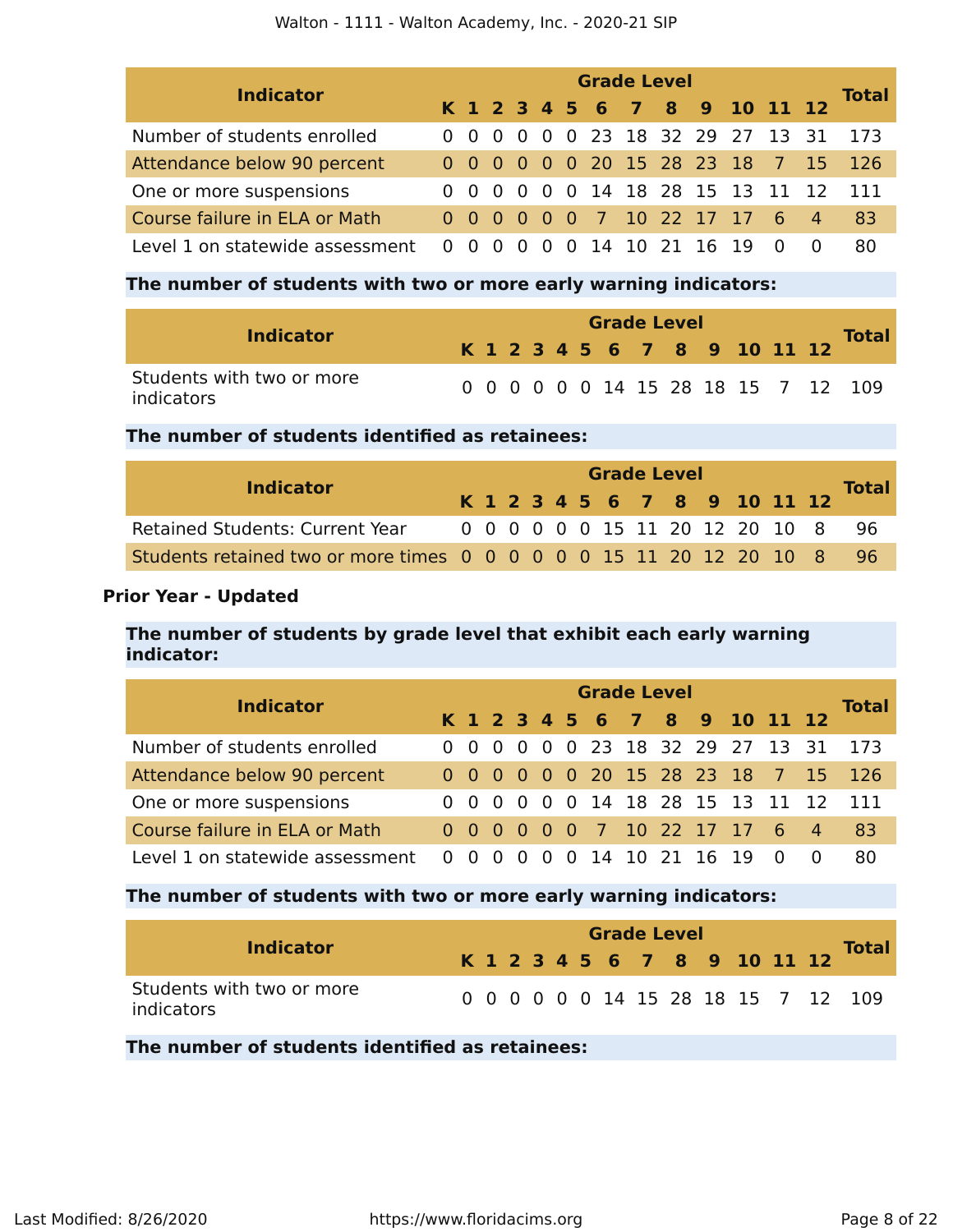| <b>Indicator</b>                                                    |  | <b>Grade Level</b> |  |  |  |  |  |  |  |  |                                 |  |                              |              |
|---------------------------------------------------------------------|--|--------------------|--|--|--|--|--|--|--|--|---------------------------------|--|------------------------------|--------------|
|                                                                     |  |                    |  |  |  |  |  |  |  |  |                                 |  | K 1 2 3 4 5 6 7 8 9 10 11 12 | <b>Total</b> |
| <b>Retained Students: Current Year</b>                              |  |                    |  |  |  |  |  |  |  |  | 0 0 0 0 0 0 15 11 20 12 20 10 8 |  |                              | -96          |
| Students retained two or more times 0 0 0 0 0 0 15 11 20 12 20 10 8 |  |                    |  |  |  |  |  |  |  |  |                                 |  |                              | -96.         |

## **Part II: Needs Assessment/Analysis**

### <span id="page-8-0"></span>**School Data**

Please note that the district and state averages shown here represent the averages for similar school types (elementary, middle, high school, or combination schools).

| <b>School Grade Component</b>     |               | 2019            |              |               | 2018            |              |
|-----------------------------------|---------------|-----------------|--------------|---------------|-----------------|--------------|
|                                   | <b>School</b> | <b>District</b> | <b>State</b> | <b>School</b> | <b>District</b> | <b>State</b> |
| <b>ELA Achievement</b>            | $0\%$         | 62%             | 56%          | $0\%$         | 59%             | 56%          |
| <b>ELA Learning Gains</b>         | $0\%$         | 57%             | 51%          | $0\%$         | 51%             | 53%          |
| <b>ELA Lowest 25th Percentile</b> | $0\%$         | 46%             | 42%          | 0%            | 41%             | 44%          |
| Math Achievement                  | $0\%$         | 69%             | 51%          | $0\%$         | 74%             | 51%          |
| Math Learning Gains               | $0\%$         | 58%             | 48%          | 0%            | 62%             | 48%          |
| Math Lowest 25th Percentile       | $0\%$         | 57%             | 45%          | 0%            | 58%             | 45%          |
| Science Achievement               | $0\%$         | 83%             | 68%          | $0\%$         | 79%             | 67%          |
| Social Studies Achievement        | $0\%$         | 81%             | 73%          | 0%            | 82%             | 71%          |

| <b>EWS Indicators as Input Earlier in the Survey</b> |     |              |                    |     |     |     |     |     |       |  |
|------------------------------------------------------|-----|--------------|--------------------|-----|-----|-----|-----|-----|-------|--|
| <b>Indicator</b>                                     |     | <b>Total</b> |                    |     |     |     |     |     |       |  |
|                                                      |     | 6            |                    | 8   | 9   | 10  | 11  | 12  |       |  |
|                                                      | (0) | $\omega$     | $\left( 0 \right)$ | (0) | (0) | (0) | (0) | (0) | 0 (0) |  |
|                                                      |     |              |                    |     |     |     |     |     |       |  |

### **Grade Level Data**

**NOTE: This data is raw data and includes ALL students who tested at the school. This is not school grade data.**

|                          |      |               | <b>ELA</b>      |                                                 |              |                                              |
|--------------------------|------|---------------|-----------------|-------------------------------------------------|--------------|----------------------------------------------|
| <b>Grade</b>             | Year | <b>School</b> | <b>District</b> | School-<br><b>District</b><br><b>Comparison</b> | <b>State</b> | School-<br><b>State</b><br><b>Comparison</b> |
| 05                       | 2019 |               |                 |                                                 |              |                                              |
|                          | 2018 |               |                 |                                                 |              |                                              |
| <b>Cohort Comparison</b> |      |               |                 |                                                 |              |                                              |
| 06                       | 2019 | 18%           | 55%             | $-37%$                                          | 54%          | $-36%$                                       |
|                          | 2018 | 31%           | 62%             | $-31%$                                          | 52%          | $-21%$                                       |
| Same Grade Comparison    |      | $-13%$        |                 |                                                 |              |                                              |
| <b>Cohort Comparison</b> |      | 18%           |                 |                                                 |              |                                              |
| 07                       | 2019 | 13%           | 64%             | $-51%$                                          | 52%          | $-39%$                                       |
|                          | 2018 | 4%            | 57%             | $-53%$                                          | 51%          | $-47%$                                       |
| Same Grade Comparison    |      | 9%            |                 |                                                 |              |                                              |
| <b>Cohort Comparison</b> |      | $-18%$        |                 |                                                 |              |                                              |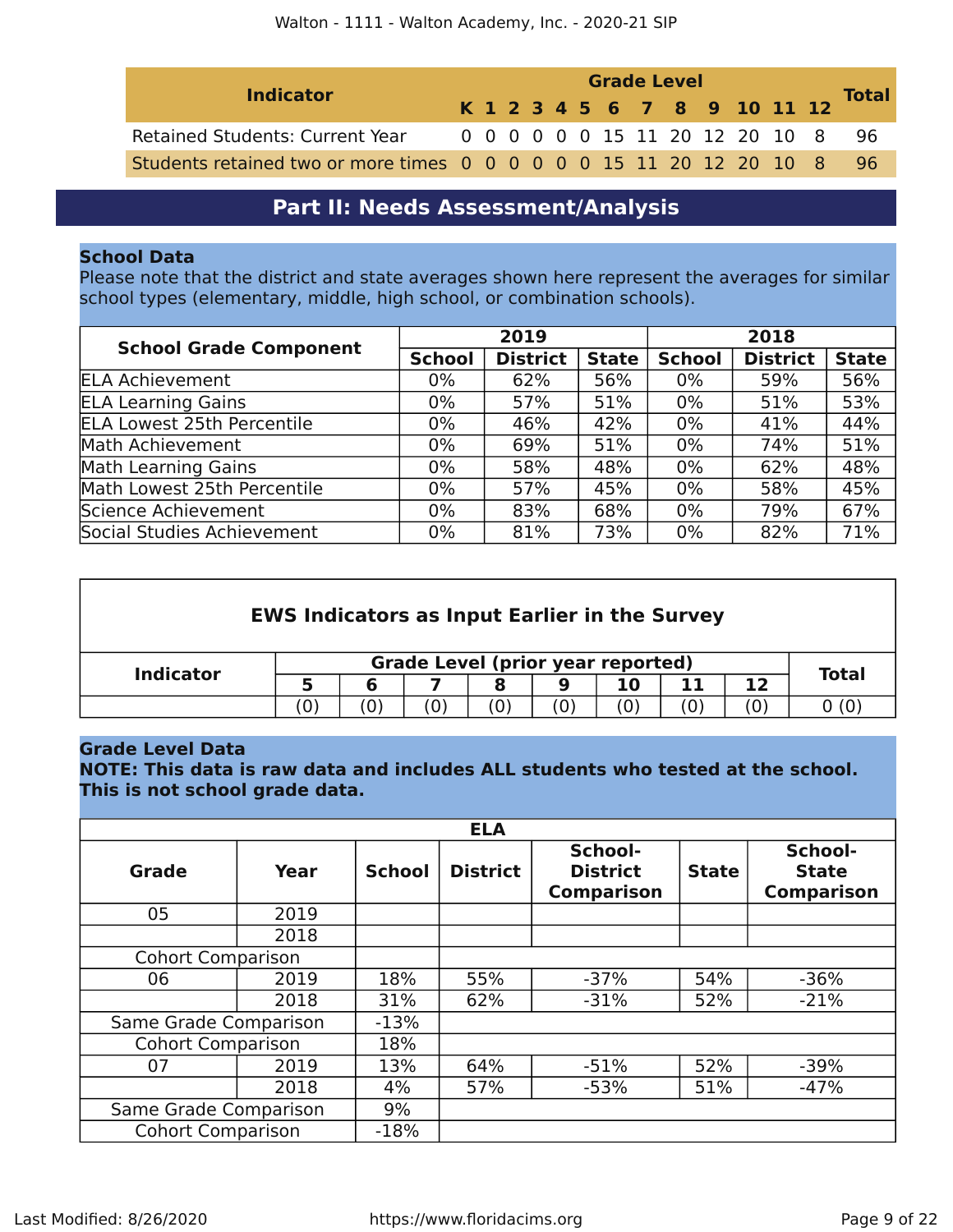|                          |      |               | <b>ELA</b>      |                                                 |              |                                              |
|--------------------------|------|---------------|-----------------|-------------------------------------------------|--------------|----------------------------------------------|
| Grade                    | Year | <b>School</b> | <b>District</b> | School-<br><b>District</b><br><b>Comparison</b> | <b>State</b> | School-<br><b>State</b><br><b>Comparison</b> |
| 08                       | 2019 | 14%           | 60%             | $-46%$                                          | 56%          | $-42%$                                       |
|                          | 2018 | 13%           | 62%             | $-49%$                                          | 58%          | $-45%$                                       |
| Same Grade Comparison    |      | $1\%$         |                 |                                                 |              |                                              |
| <b>Cohort Comparison</b> |      | 10%           |                 |                                                 |              |                                              |
| 09                       | 2019 | 31%           | 64%             | $-33%$                                          | 55%          | $-24%$                                       |
|                          | 2018 | 19%           | 56%             | $-37%$                                          | 53%          | $-34%$                                       |
| Same Grade Comparison    |      | 12%           |                 |                                                 |              |                                              |
| <b>Cohort Comparison</b> |      | 18%           |                 |                                                 |              |                                              |
| 10                       | 2019 | 7%            | 59%             | $-52%$                                          | 53%          | $-46%$                                       |
|                          | 2018 | 20%           | 58%             | $-38%$                                          | 53%          | $-33%$                                       |
| Same Grade Comparison    |      | $-13%$        |                 |                                                 |              |                                              |
| <b>Cohort Comparison</b> |      | $-12%$        |                 |                                                 |              |                                              |

|                          |      |               | <b>MATH</b>     |                                                 |              |                                              |
|--------------------------|------|---------------|-----------------|-------------------------------------------------|--------------|----------------------------------------------|
| Grade                    | Year | <b>School</b> | <b>District</b> | School-<br><b>District</b><br><b>Comparison</b> | <b>State</b> | School-<br><b>State</b><br><b>Comparison</b> |
| 05                       | 2019 |               |                 |                                                 |              |                                              |
|                          | 2018 |               |                 |                                                 |              |                                              |
| <b>Cohort Comparison</b> |      |               |                 |                                                 |              |                                              |
| 06                       | 2019 | 6%            | 60%             | $-54%$                                          | 55%          | $-49%$                                       |
|                          | 2018 | 7%            | 63%             | $-56%$                                          | 52%          | $-45%$                                       |
| Same Grade Comparison    |      | $-1\%$        |                 |                                                 |              |                                              |
| <b>Cohort Comparison</b> |      | 6%            |                 |                                                 |              |                                              |
| 07                       | 2019 | 21%           | 62%             | $-41%$                                          | 54%          | $-33%$                                       |
|                          | 2018 | 12%           | 55%             | $-43%$                                          | 54%          | $-42%$                                       |
| Same Grade Comparison    |      | 9%            |                 |                                                 |              |                                              |
| <b>Cohort Comparison</b> |      | 14%           |                 |                                                 |              |                                              |
| 08                       | 2019 | 12%           | 63%             | $-51%$                                          | 46%          | $-34%$                                       |
|                          | 2018 | 16%           | 62%             | $-46%$                                          | 45%          | $-29%$                                       |
| Same Grade Comparison    |      | $-4%$         |                 |                                                 |              |                                              |
| <b>Cohort Comparison</b> |      | $0\%$         |                 |                                                 |              |                                              |

|                          |      |               | <b>SCIENCE</b>  |                                                 |              |                                              |
|--------------------------|------|---------------|-----------------|-------------------------------------------------|--------------|----------------------------------------------|
| Grade                    | Year | <b>School</b> | <b>District</b> | School-<br><b>District</b><br><b>Comparison</b> | <b>State</b> | School-<br><b>State</b><br><b>Comparison</b> |
| 05                       | 2019 |               |                 |                                                 |              |                                              |
|                          | 2018 |               |                 |                                                 |              |                                              |
| <b>Cohort Comparison</b> |      |               |                 |                                                 |              |                                              |
| 08                       | 2019 | 8%            | 58%             | $-50%$                                          | 48%          | $-40%$                                       |
|                          | 2018 | 15%           | 62%             | $-47%$                                          | 50%          | $-35%$                                       |
| Same Grade Comparison    |      | $-7%$         |                 |                                                 |              |                                              |
| <b>Cohort Comparison</b> |      | 8%            |                 |                                                 |              |                                              |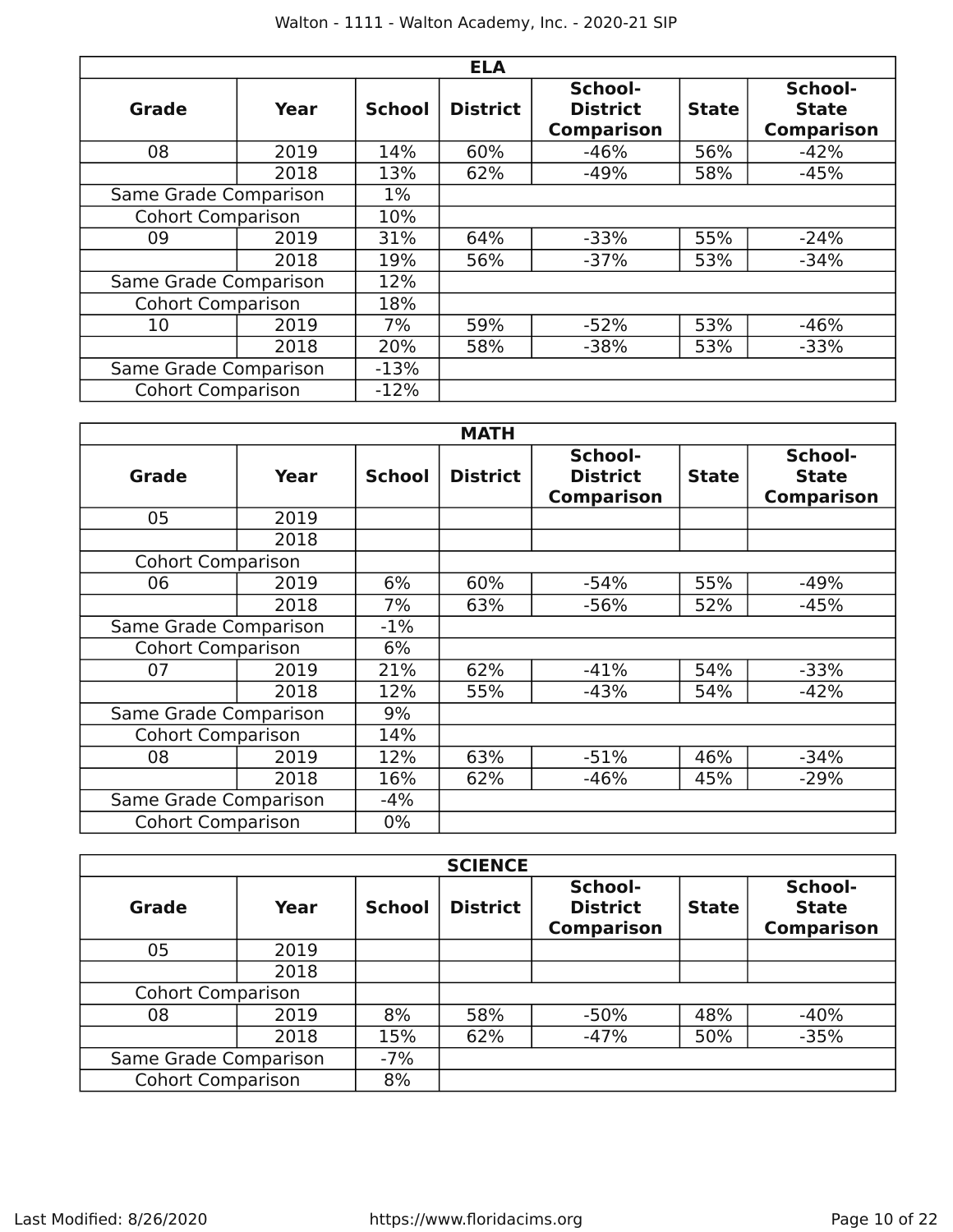|             |               |                 | <b>BIOLOGY EOC</b>                               |              |                                               |
|-------------|---------------|-----------------|--------------------------------------------------|--------------|-----------------------------------------------|
| <b>Year</b> | <b>School</b> | <b>District</b> | <b>School</b><br><b>Minus</b><br><b>District</b> | <b>State</b> | <b>School</b><br><b>Minus</b><br><b>State</b> |
| 2019        | 24%           | 79%             | $-55%$                                           | 67%          | $-43%$                                        |
| 2018        | 13%           | 73%             | $-60%$                                           | 65%          | $-52%$                                        |
|             | Compare       | 11%             |                                                  |              |                                               |
|             |               |                 | <b>CIVICS EOC</b>                                |              |                                               |
|             |               |                 | <b>School</b>                                    |              | <b>School</b>                                 |
| Year        | <b>School</b> | <b>District</b> | <b>Minus</b>                                     | <b>State</b> | <b>Minus</b>                                  |
|             |               |                 | <b>District</b>                                  |              | <b>State</b>                                  |
| 2019        | 17%           | 82%             | $-65%$                                           | 71%          | $-54%$                                        |
| 2018        | 21%           | 79%             | $-58%$                                           | 71%          | $-50%$                                        |
|             | Compare       | $-4%$           |                                                  |              |                                               |
|             |               |                 | <b>HISTORY EOC</b>                               |              |                                               |
| <b>Year</b> | <b>School</b> | <b>District</b> | <b>School</b><br><b>Minus</b>                    | <b>State</b> | <b>School</b><br><b>Minus</b>                 |
|             |               |                 | <b>District</b>                                  |              | <b>State</b>                                  |
| 2019        | 22%           | 77%             | $-55%$                                           | 70%          | $-48%$                                        |
| 2018        | 23%           | 75%             | $-52%$                                           | 68%          | $-45%$                                        |
|             | Compare       | $-1%$           |                                                  |              |                                               |
|             |               |                 | <b>ALGEBRA EOC</b>                               |              |                                               |
| Year        | <b>School</b> | <b>District</b> | <b>School</b><br><b>Minus</b><br><b>District</b> | <b>State</b> | <b>School</b><br><b>Minus</b><br><b>State</b> |
| 2019        | 6%            | 72%             | $-66%$                                           | 61%          | $-55%$                                        |
| 2018        | 26%           | 80%             | $-54%$                                           | 62%          | $-36%$                                        |
|             | Compare       | $-20%$          |                                                  |              |                                               |
|             |               |                 | <b>GEOMETRY EOC</b>                              |              |                                               |
| <b>Year</b> | <b>School</b> | <b>District</b> | <b>School</b><br><b>Minus</b><br><b>District</b> | <b>State</b> | <b>School</b><br><b>Minus</b><br><b>State</b> |
| 2019        | 4%            | 72%             | $-68%$                                           | 57%          | $-53%$                                        |
| 2018        | 4%            | 70%             | $-66%$                                           | 56%          | $-52%$                                        |
|             | Compare       | 0%              |                                                  |              |                                               |

| <b>Subgroup Data</b> |                                          |    |               |                                          |    |                |     |    |                                                  |                                                          |                       |
|----------------------|------------------------------------------|----|---------------|------------------------------------------|----|----------------|-----|----|--------------------------------------------------|----------------------------------------------------------|-----------------------|
|                      |                                          |    |               |                                          |    |                |     |    | <b>2019 SCHOOL GRADE COMPONENTS BY SUBGROUPS</b> |                                                          |                       |
| <b>Subgroups</b>     | $ ELA ELA $ $\frac{L}{LG}$   Mar<br>Ach. | LG | ELA  <br>L25% | Math $\vert$ Math $\vert$ "Hath"<br>Ach. | LG | Math  <br>L25% | Sci | SS | <b>MS</b>                                        | Grad<br>Rate<br>  Ach.   Ach.   Accel.   2016-17 2016-17 | C & C<br><b>Accel</b> |

| <b>2018 SCHOOL GRADE COMPONENTS BY SUBGROUPS</b> |      |           |                                  |                                |           |      |     |           |           |                                                                                                                                          |                       |
|--------------------------------------------------|------|-----------|----------------------------------|--------------------------------|-----------|------|-----|-----------|-----------|------------------------------------------------------------------------------------------------------------------------------------------|-----------------------|
| <b>Subgroups</b>                                 | Ach. | <b>LG</b> | ELA  <br>$ELA$ $ELA$ $LG$<br>25% | Math $ \mathsf{Math} $<br>Ach. | <b>LG</b> | Math | Sci | <b>SS</b> | <b>MS</b> | Grad<br>Rate<br>$\begin{bmatrix} 25 \\ 225 \% \end{bmatrix}$ Ach.   Ach.   Accel. $\begin{bmatrix} 2015 - 16 \\ 2015 - 16 \end{bmatrix}$ | C & C<br><b>Accel</b> |

### **ESSA Data**

This data has been updated for the 2018-19 school year as of 7/16/2019.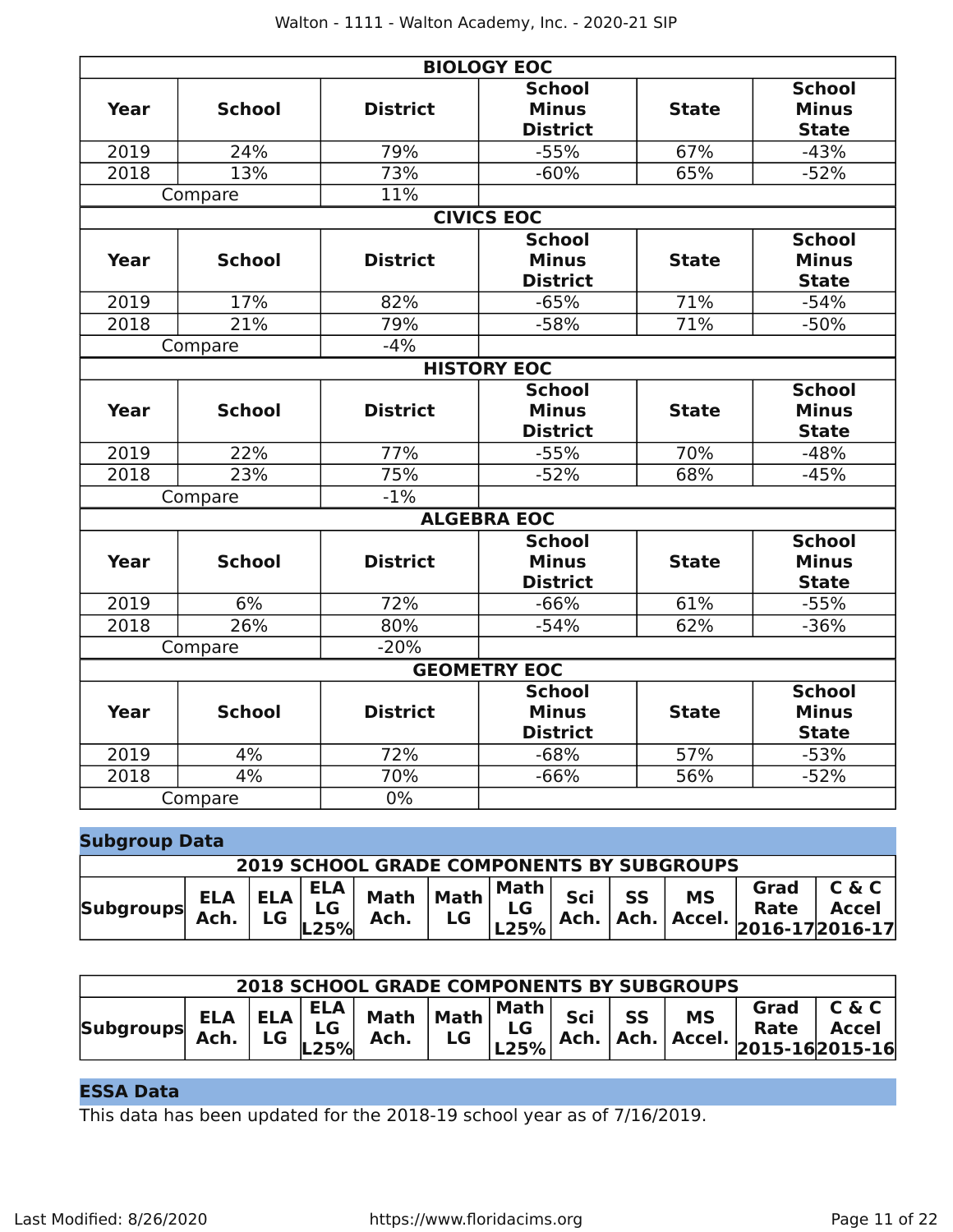Walton - 1111 - Walton Academy, Inc. - 2020-21 SIP

| <b>ESSA Federal Index</b>                                                       |                 |
|---------------------------------------------------------------------------------|-----------------|
| ESSA Category (TS&I or CS&I)                                                    | <b>CS&amp;I</b> |
| <b>OVERALL Federal Index - All Students</b>                                     | 23              |
| <b>OVERALL Federal Index Below 41% All Students</b>                             | <b>YES</b>      |
| Total Number of Subgroups Missing the Target                                    | 5               |
| Progress of English Language Learners in Achieving English Language Proficiency |                 |
| <b>Total Points Earned for the Federal Index</b>                                | 211             |
| Total Components for the Federal Index                                          | 9               |
| <b>Percent Tested</b>                                                           | 96%             |
| <b>Subgroup Data</b>                                                            |                 |
| <b>Students With Disabilities</b>                                               |                 |
| Federal Index - Students With Disabilities                                      | 13              |
| Students With Disabilities Subgroup Below 41% in the Current Year?              | <b>YES</b>      |
| Number of Consecutive Years Students With Disabilities Subgroup Below 32%       | 2               |
| <b>English Language Learners</b>                                                |                 |
| Federal Index - English Language Learners                                       |                 |
| English Language Learners Subgroup Below 41% in the Current Year?               | N/A             |
| Number of Consecutive Years English Language Learners Subgroup Below 32%        | $\mathbf 0$     |
| <b>Asian Students</b>                                                           |                 |
| Federal Index - Asian Students                                                  |                 |
| Asian Students Subgroup Below 41% in the Current Year?                          | N/A             |
| Number of Consecutive Years Asian Students Subgroup Below 32%                   | 0               |
| <b>Black/African American Students</b>                                          |                 |
| Federal Index - Black/African American Students                                 | 12              |
| Black/African American Students Subgroup Below 41% in the Current Year?         | <b>YES</b>      |
| Number of Consecutive Years Black/African American Students Subgroup Below 32%  | 1               |
| <b>Hispanic Students</b>                                                        |                 |
| Federal Index - Hispanic Students                                               | 35              |
| Hispanic Students Subgroup Below 41% in the Current Year?                       | <b>YES</b>      |
| Number of Consecutive Years Hispanic Students Subgroup Below 32%                | $\mathbf 0$     |
| <b>Multiracial Students</b>                                                     |                 |

Federal Index - Multiracial Students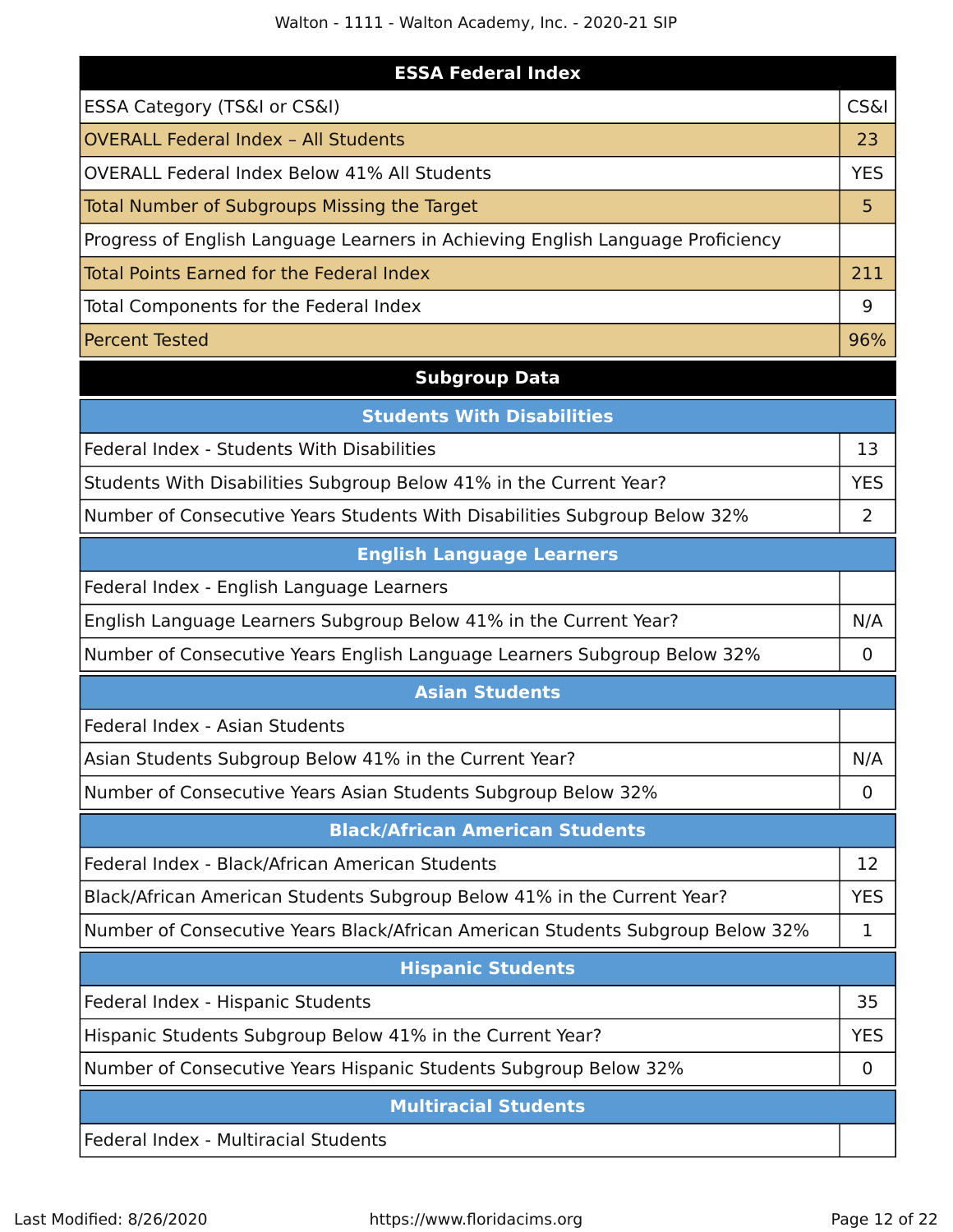Walton - 1111 - Walton Academy, Inc. - 2020-21 SIP

| <b>Multiracial Students</b>                                                           |                |  |  |
|---------------------------------------------------------------------------------------|----------------|--|--|
| Multiracial Students Subgroup Below 41% in the Current Year?                          | N/A            |  |  |
| Number of Consecutive Years Multiracial Students Subgroup Below 32%                   | $\overline{0}$ |  |  |
| <b>Native American Students</b>                                                       |                |  |  |
| Federal Index - Native American Students                                              |                |  |  |
| Native American Students Subgroup Below 41% in the Current Year?                      | N/A            |  |  |
| Number of Consecutive Years Native American Students Subgroup Below 32%               | 0              |  |  |
| <b>Pacific Islander Students</b>                                                      |                |  |  |
| Federal Index - Pacific Islander Students                                             |                |  |  |
| Pacific Islander Students Subgroup Below 41% in the Current Year?                     | N/A            |  |  |
| Number of Consecutive Years Pacific Islander Students Subgroup Below 32%              |                |  |  |
| <b>White Students</b>                                                                 |                |  |  |
| Federal Index - White Students                                                        | 25             |  |  |
| White Students Subgroup Below 41% in the Current Year?                                | <b>YES</b>     |  |  |
| Number of Consecutive Years White Students Subgroup Below 32%                         | 2              |  |  |
| <b>Economically Disadvantaged Students</b>                                            |                |  |  |
| Federal Index - Economically Disadvantaged Students                                   | 21             |  |  |
| Economically Disadvantaged Students Subgroup Below 41% in the Current Year?           | <b>YES</b>     |  |  |
| Number of Consecutive Years Economically Disadvantaged Students Subgroup Below<br>32% |                |  |  |

### **Analysis**

### **Data Reflection**

Answer the following reflection prompts after examining any/all relevant school data sources (see guide for examples for relevant data sources).

### **Which data component showed the lowest performance? Explain the contributing factor(s) to last year's low performance and discuss any trends**

The data component that showed the lowest performance at Walton Academy was Algebra. Some of the contributing factors were attendance, academic barriers, and behavior.

### **Which data component showed the greatest decline from the prior year? Explain the factor(s) that contributed to this decline**

The data component that showed the greatest decline was Algebra. The factors that contributed were attendance, academic barriers, and behavior.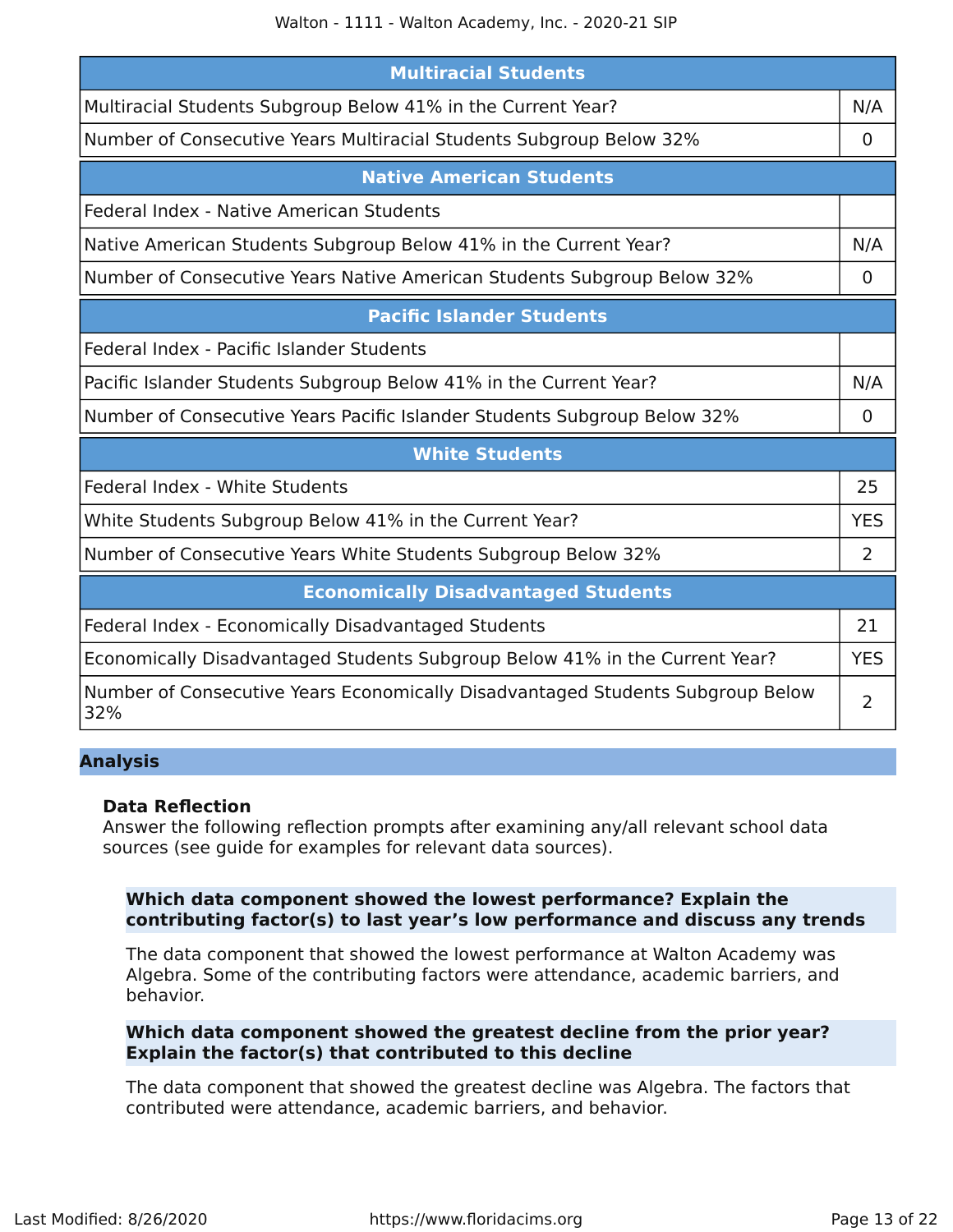### **Which data component had the greatest gap when compared to the state average? Explain the factor(s) that contributed to this gap and any trends**

The data component that showed the greatest gap when compared to the state average was Algebra. The factors that contributed were attendance, academic barriers, and behavior.

### **Which data component showed the most improvement? What new actions did your school take in this area?**

The data component that showed the most improvement was 9th grade ELA. The new actions taken by the school was the collaboration between district, administrative staff, and teacher support school wide. The administration reached out to the ELA coach from the district to make sure that the teachers were equipped to prepare students for success. The administration also made sure that the campus English teachers and interventionist were providing extra help to students that were in the lowest 25 percentile. The district coach would meet with teachers and show them how to present and implement writing strategies in the classrooms. Then, the school would extended classes once a month to put into practice the information received from the district coach.

### **Reflecting on the EWS data from Part I (D), identify one or two potential areas of concern?**

- 1. Attendance
- 2. Level 1 on State Assessment

### **Rank your highest priorities (maximum of 5) for schoolwide improvement in the upcoming school year**

- 1. Algebra
- 2. 10th grade ELA
- 3. 8th grade ELA
- 4. 8th grade math
- 5. attendance

### **Part III: Planning for Improvement**

<span id="page-13-0"></span>**Areas of Focus:**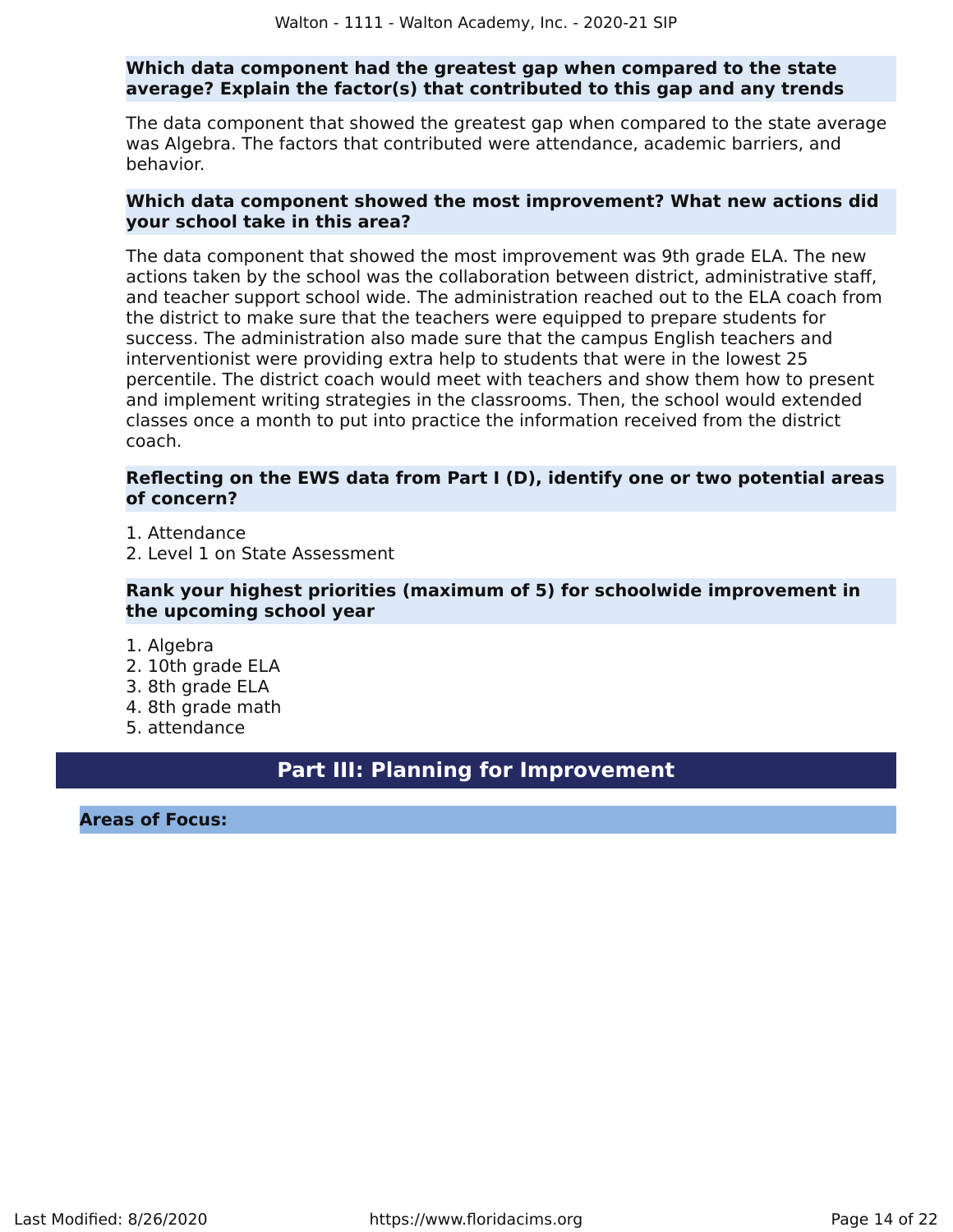| #1. Instructional Practice specifically relating to Graduation                   |                                                                                                                                                                                                                                                                                                                                                                                                                                                                            |  |
|----------------------------------------------------------------------------------|----------------------------------------------------------------------------------------------------------------------------------------------------------------------------------------------------------------------------------------------------------------------------------------------------------------------------------------------------------------------------------------------------------------------------------------------------------------------------|--|
| <b>Area of</b><br><b>Focus</b><br><b>Description</b><br>and<br><b>Rationale:</b> | We at Walton Academy knows this is an area focus for not only the school,<br>but the county as well as the state of Florida. This area of focus when help<br>our students reach his/her personal goal of entering post secondary<br>education.                                                                                                                                                                                                                             |  |
| <b>Measureable</b><br><b>Outcome:</b>                                            | Walton Academy Charter School would like for the high school seniors to<br>graduate while achieving academic excellence and meeting state<br>requirements. Walton Academy would strive to increase our 2021 graduation<br>rate compared to 2019.                                                                                                                                                                                                                           |  |
| <b>Person</b><br>responsible<br>for<br>monitoring<br>outcome:                    | Marie Laurino (mlaurino@waltonacademycharterschool.org)                                                                                                                                                                                                                                                                                                                                                                                                                    |  |
| <b>Evidence-</b><br>based<br><b>Strategy:</b>                                    | 1. The students will set his/her own WIGs(wildly important goal) at the<br>beginning of school year.<br>2. The student will meet with teacher at least once every bi-weekly to<br>discuss goals and plan.<br>3. The students will meet with guidance counselor to make sure he/she are<br>on track to graduate.<br>4. Intervention using Khan Academy specifically to prepare for SAT/ACT<br>concordant scores for graduation requirements.                                |  |
| <b>Rationale for</b><br><b>Evidence-</b><br>based<br><b>Strategy:</b>            | The students will have a Leader-in -Me binder that will contain sections for<br>goals, strategies/plan to accomplish goals as well as conference notes. Each<br>student will use his/her binder to track evidence-based strategies to meet<br>goal for school year.<br>The Walton Academy has had success for 2019-2020 school year with the<br>use of Khan Academy. The students have shown an increase in passing<br>scores on the ELA concordant scores on the SAT/ACT. |  |
|                                                                                  |                                                                                                                                                                                                                                                                                                                                                                                                                                                                            |  |

#### **Action Steps to Implement**

ACTION STEPS:

1. LEAD (Leaders Establishing and Achieving Direction) Teachers will be assigned to each student.

2 All LEAD teachers will create a leadership notebook for each student in their LEAD class. 3. All students will create an Academic Goal, using the 4 Disciplines of Execution, as the model.

4. All LEAD teachers will meet with students, at a minimum of every other week to discuss their goal, their Lead Measures and their successes (grades, progress)n , as well as their barriers.

5.Provide intervention through Khan Academy per week for students that have been identified.

**Person Responsible** Marie Laurino (mlaurino@waltonacademycharterschool.org)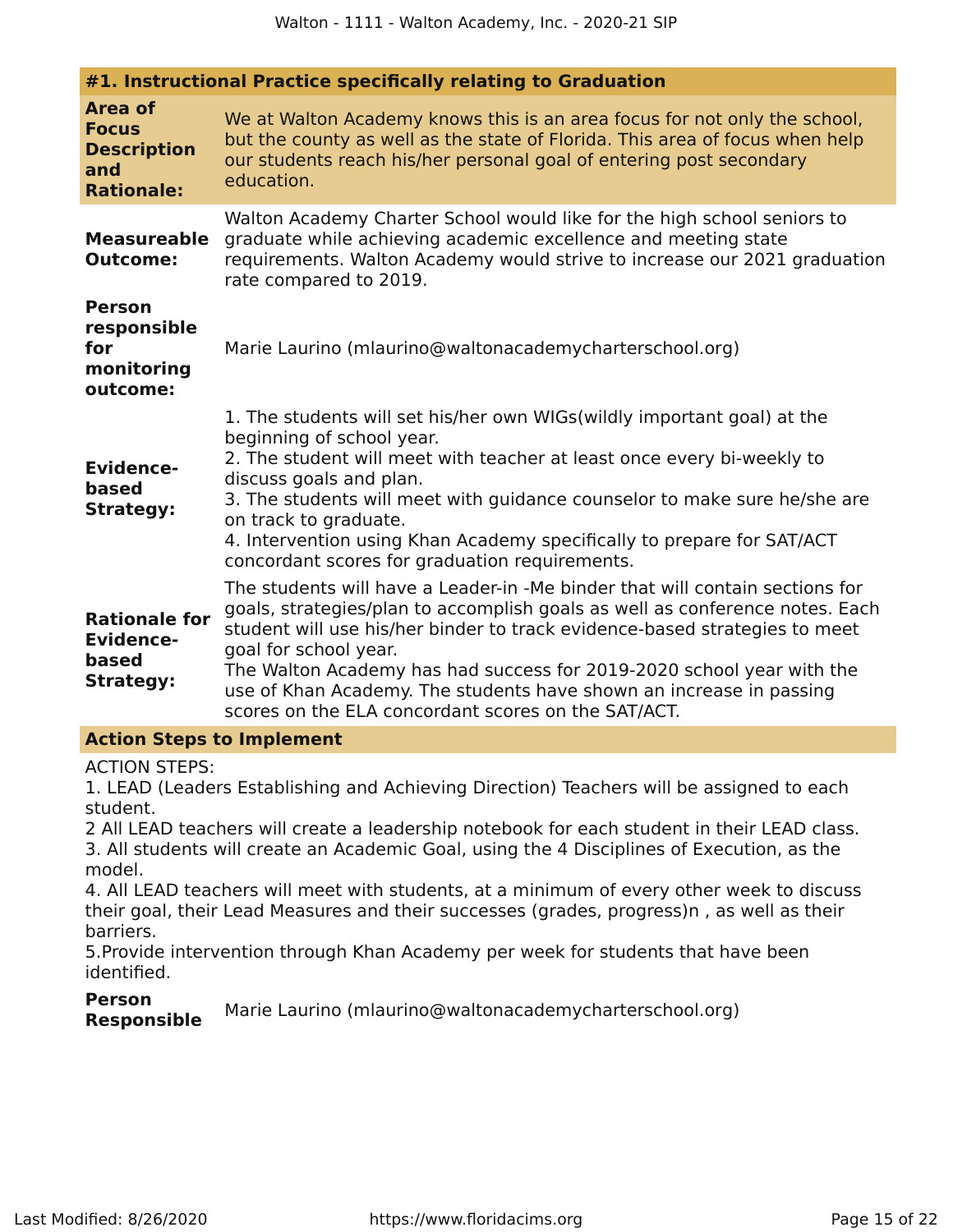| <b>Area of Focus</b><br><b>Description</b><br>and Rationale:          | We at Walton Academy have used the STAR test to focus on the area of<br>reading. The STAR data shows that our students have a significant<br>weakness in reading. Reading is a key component that impacts student<br>learning.                                                                                                                                                                                                                                                                             |
|-----------------------------------------------------------------------|------------------------------------------------------------------------------------------------------------------------------------------------------------------------------------------------------------------------------------------------------------------------------------------------------------------------------------------------------------------------------------------------------------------------------------------------------------------------------------------------------------|
| <b>Measureable</b><br><b>Outcome:</b>                                 | Walton Academy plans for 25% of lowest performing students to increase<br>their Lexile scores by at least one year; there will be a 3% increase in the<br>number of students scoring at or above grade level.                                                                                                                                                                                                                                                                                              |
| <b>Person</b><br>responsible<br>for monitoring<br>outcome:            | David Schmidt (dschmidt@waltonacademycharterschool.org)                                                                                                                                                                                                                                                                                                                                                                                                                                                    |
| <b>Evidence-</b><br>based<br><b>Strategy:</b>                         | 1. Walton Academy is implementing the Leader in Me (Tiers I, II, and III),<br>which involves students setting their own goals and tracking their own<br>progress toward those goals.<br>2. Edgenuity will be available for students remediation. Edgenuity will<br>include the MyPath add-on, which individualizes remediation and will target<br>instruction based on STAR data.<br>3. Walton Academy school interventionist will work with individual students<br>that scored significantly below level. |
| <b>Rationale for</b><br><b>Evidence-</b><br>based<br><b>Strategy:</b> | 1. Leader in Me will provide an opportunity for goal setting, progress<br>monitoring, and scoreboards to chart their success.<br>2. Edgenuity offers MyPath that meets the students where they are,<br>depending on each unique need that is identified. MyPath will guide them<br>using the appropriate level curriculum.<br>3. School Interventionist will provide individual help as well as an<br>environment with minimum distractions.                                                               |

### **Action Steps to Implement**

1. Identify students need

2. Assign them appropriate intervention courses on Edgenuity

**#2. Instructional Practice specifically relating to ELA**

- 3. Progress Monitor
- 4. Parent Involvement

**Person Responsible** David Schmidt (dschmidt@waltonacademycharterschool.org)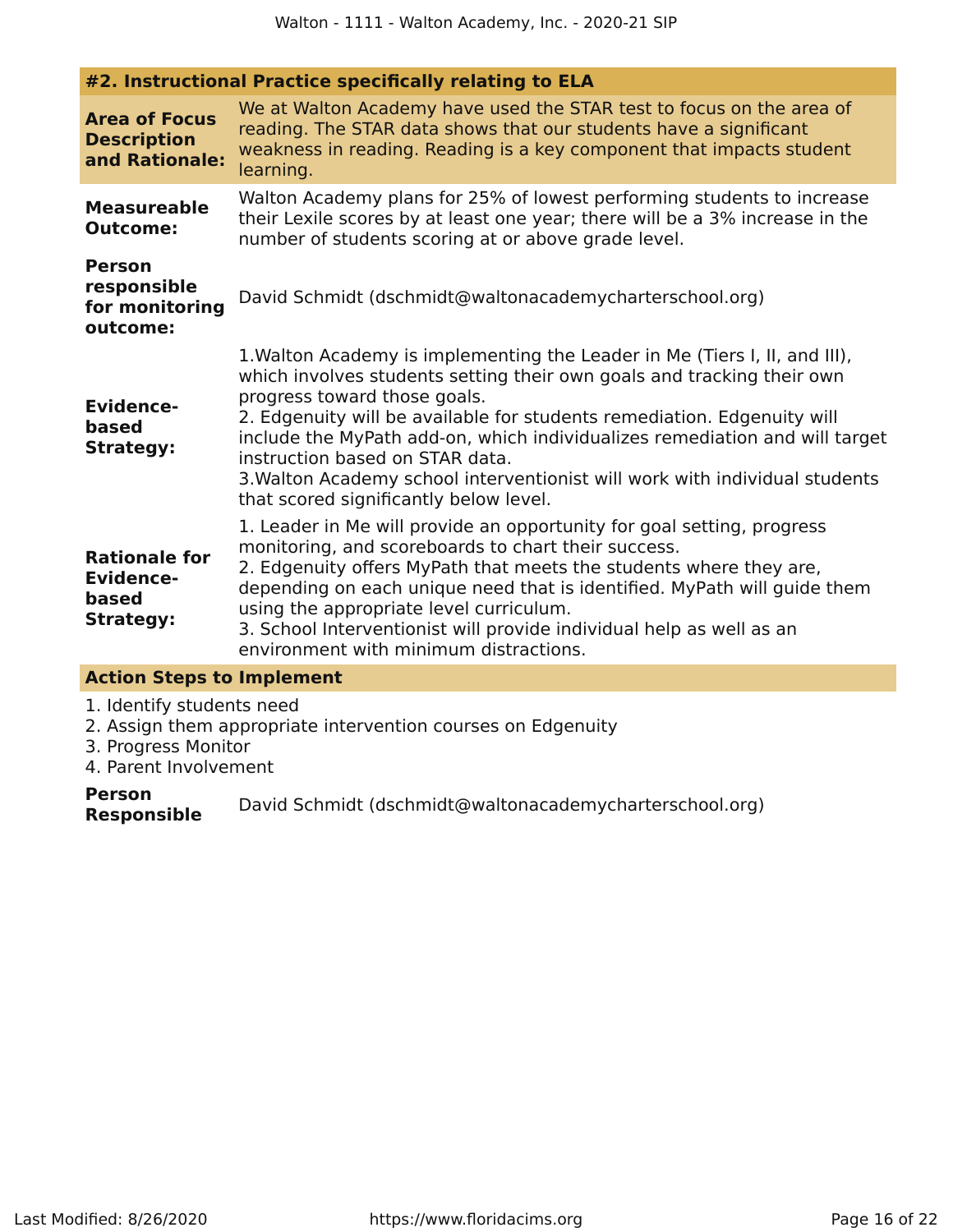|                                                                                  | #3. Instructional Practice specifically relating to Math                                                                                                                                                                                                                                                                                                                                                                                                                                     |
|----------------------------------------------------------------------------------|----------------------------------------------------------------------------------------------------------------------------------------------------------------------------------------------------------------------------------------------------------------------------------------------------------------------------------------------------------------------------------------------------------------------------------------------------------------------------------------------|
| <b>Area of</b><br><b>Focus</b><br><b>Description</b><br>and<br><b>Rationale:</b> | We at Walton Academy have used the STAR test to focus on the area of<br>reading. The STAR data shows that our students have a significant weakness<br>in math. Math is a key component that impacts student learning in school<br>and in the community.                                                                                                                                                                                                                                      |
| <b>Measureable</b><br><b>Outcome:</b>                                            | Walton Academy plans for 25% of lowest performing students to increase<br>their Lexile scores by at least one year; there will be a 3% increase in the<br>number of students scoring at or above grade level.                                                                                                                                                                                                                                                                                |
| <b>Person</b><br>responsible<br>for<br>monitoring<br>outcome:                    | Quen Ann Robinson (grobinson@waltonacademycharterschool.org)                                                                                                                                                                                                                                                                                                                                                                                                                                 |
| <b>Evidence-</b><br>based<br><b>Strategy:</b>                                    | 1. Walton Academy is implementing the Leader in Me (Tiers I, II, and III),<br>which involves students setting their own goals and tracking their own<br>progress toward those goals.<br>2. Edgenuity will be available for students remediation. Edgenuity will<br>include the MyPath add-on, which individualizes remediation and will target<br>instruction based on STAR data.<br>3. Walton Academy teachers will work with individual students that scored<br>significantly below level. |
| <b>Rationale for</b><br><b>Evidence-</b><br>based<br><b>Strategy:</b>            | 1. Leader in Me will provide an opportunity for goal setting, progress<br>monitoring, and scoreboards to chart their success.<br>2. Edgenuity offers MyPath that meets the students where they are,<br>depending on each unique need that is identified. MyPath will guide them<br>using the appropriate level curriculum.<br>3. School Interventionist will provide individual help as well as an<br>environment with minimum distractions.                                                 |
| <b>Action Steps to Implement</b>                                                 |                                                                                                                                                                                                                                                                                                                                                                                                                                                                                              |
| 1. Identify students need                                                        |                                                                                                                                                                                                                                                                                                                                                                                                                                                                                              |

- 2. Assign them appropriate courses on Edgenuity using MyPath
- 3. Progress Monitoring
- 4. Parent Involvement
- 5. Teachers provider individual and small group tutoring

**Person** Marie Laurino (mlaurino@waltonacademycharterschool.org)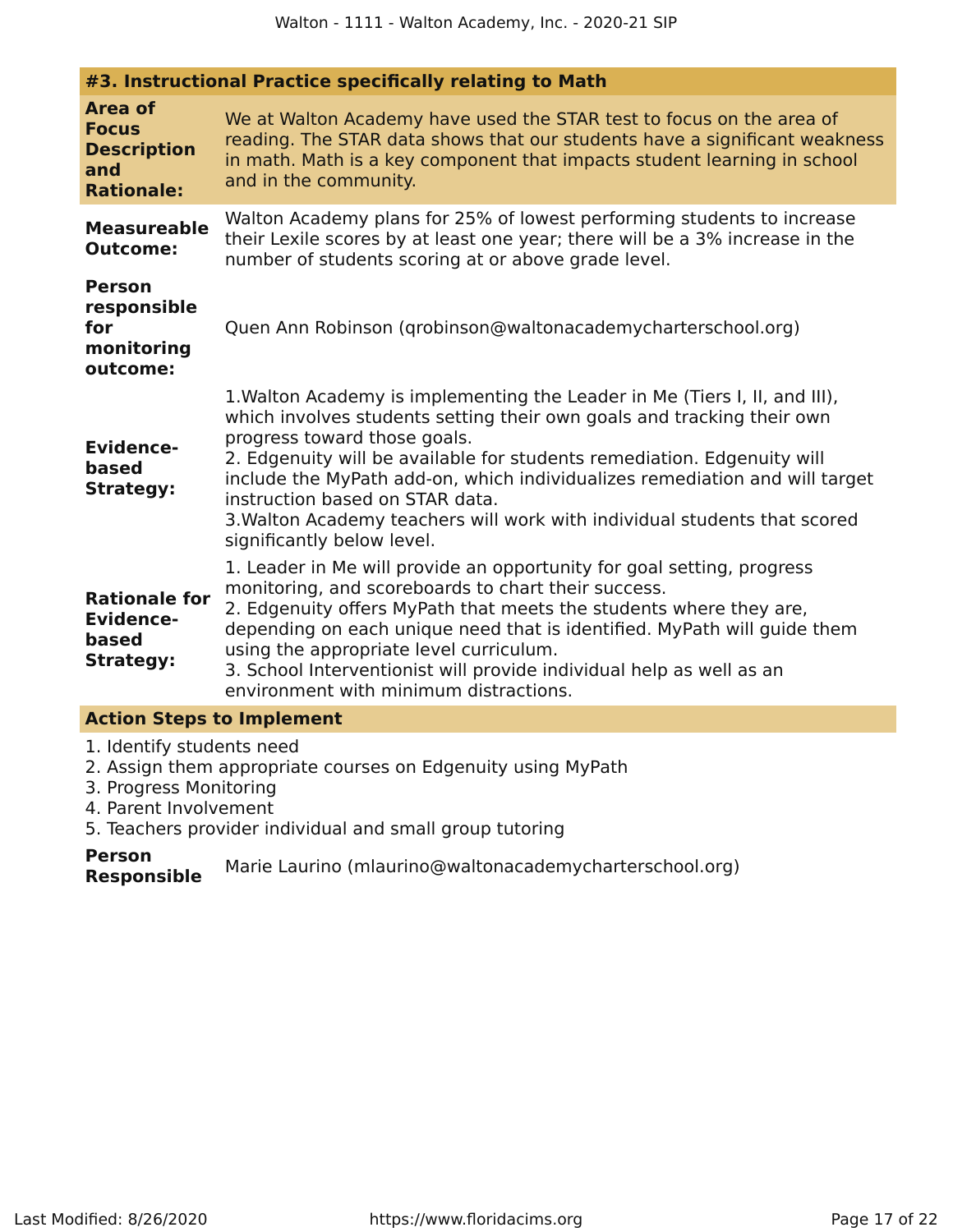|                                                                                  | #4. Culture & Environment specifically relating to Parent Involvement                                                                                                                                                                                                |  |
|----------------------------------------------------------------------------------|----------------------------------------------------------------------------------------------------------------------------------------------------------------------------------------------------------------------------------------------------------------------|--|
| <b>Area of</b><br><b>Focus</b><br><b>Description</b><br>and<br><b>Rationale:</b> | Walton Academy continues to improve their parent involvement numbers<br>through Title 1 Parent Involvement evenings, mentoring, and parent<br>conferences. Walton Academy has improved on parent involvement, but will<br>continue to increase participation levels. |  |
| <b>Measureable</b><br><b>Outcome:</b>                                            | Walton Academy will increase parent participation by 10% this upcoming<br>school year.                                                                                                                                                                               |  |
| <b>Person</b><br>responsible<br>for<br>monitoring<br>outcome:                    | Quen Ann Robinson (grobinson@waltonacademycharterschool.org)                                                                                                                                                                                                         |  |
| <b>Evidence-</b><br>based<br><b>Strategy:</b>                                    | 1. Parent Training/Awareness meetings for 8th and 11th/12th grades to<br>ensure parents' awareness.<br>2. Parent-teacher-student conferences monthly                                                                                                                 |  |
| <b>Rationale</b><br>for<br><b>Evidence-</b><br>based<br><b>Strategy:</b>         | 1. Parent Training/Awareness meeting will implemented through Title 1<br>2. Teachers will set up conferences with parents monthly and students will<br>conduct the conference                                                                                        |  |
| <b>Action Steps to Implement</b>                                                 |                                                                                                                                                                                                                                                                      |  |

- 1. Educate teachers on the strategies to involve parents
- 2. Teacher set up parent conferences
- 3. Teacher prepare students on how to conduct the conference
- 4. Progress Monitering
- 5. Invite parents out to training/ awareness meetings.

## **Person**

**Responsible** Quen Ann Robinson (qrobinson@waltonacademycharterschool.org)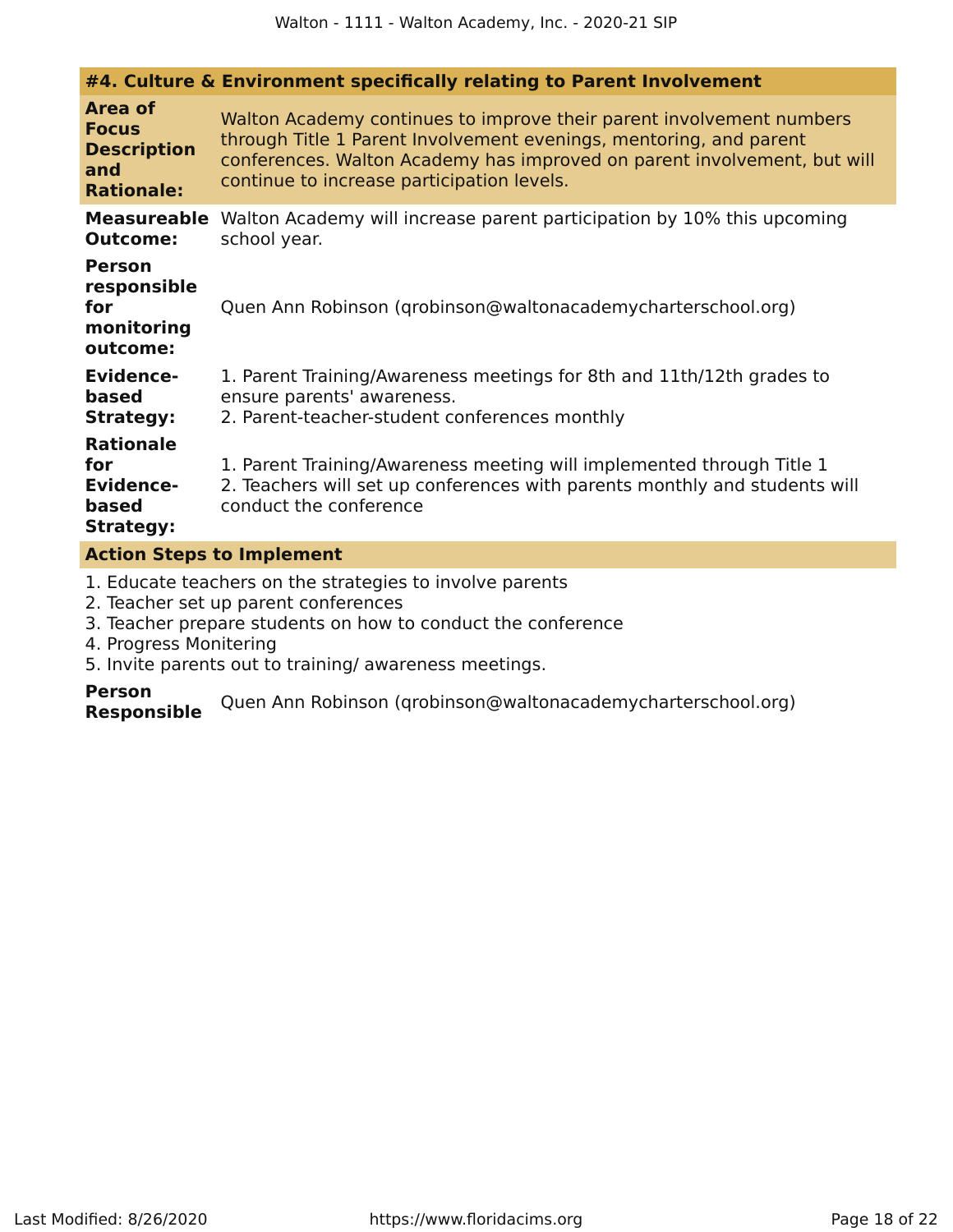|                                                                                  | #5. Culture & Environment specifically relating to Discipline                                                                                                                                                                                                                                                                                                                                                                                                                                                                                           |
|----------------------------------------------------------------------------------|---------------------------------------------------------------------------------------------------------------------------------------------------------------------------------------------------------------------------------------------------------------------------------------------------------------------------------------------------------------------------------------------------------------------------------------------------------------------------------------------------------------------------------------------------------|
| <b>Area of</b><br><b>Focus</b><br><b>Description</b><br>and<br><b>Rationale:</b> | The area of focus is student behavior. Student behavior has proven to cause<br>student success or failure. One concept is the school attendance is related to<br>behavior and academics.                                                                                                                                                                                                                                                                                                                                                                |
| <b>Measureable</b><br><b>Outcome:</b>                                            | Walton Academy would like to see a decrease in behavior referrals by 3% this<br>year.                                                                                                                                                                                                                                                                                                                                                                                                                                                                   |
| <b>Person</b><br>responsible<br>for<br>monitoring<br>outcome:                    | Jerry Stephens (jstephens@waltonacademycharterschool.org)                                                                                                                                                                                                                                                                                                                                                                                                                                                                                               |
| <b>Evidence-</b><br>based<br><b>Strategy:</b>                                    | 1. Led by guidelines from the Leader in Me, a system of rewards will be<br>implemented to recognize achievements in proper behavior.<br>2. Student reflection time                                                                                                                                                                                                                                                                                                                                                                                      |
| <b>Rationale</b><br>for<br><b>Evidence-</b><br>based<br><b>Strategy:</b>         | 1. The Leader in Me is a whole-school transformation model that acts like the<br>operating system of a computer-it improves performance of all other<br>programs. The Leader in Me produces transformation results such as higher<br>academic achievement, increased engagement among teachers and parents.<br>The Leader in Me also equips students with self confidence and skills they<br>need to thrive in the 21st century.<br>2. Student reflection time allows the student to gain control of emotions/<br>behavior in a controlled environment. |
|                                                                                  |                                                                                                                                                                                                                                                                                                                                                                                                                                                                                                                                                         |

### **Action Steps to Implement**

1.Identify students need

- 2. Assign student with staff mentor
- 3. Allow students time-out intervention when needed
- 4. Progress monitor
- 5. Parent Involvement

**Person Responsible** Jerry Stephens (jstephens@waltonacademycharterschool.org)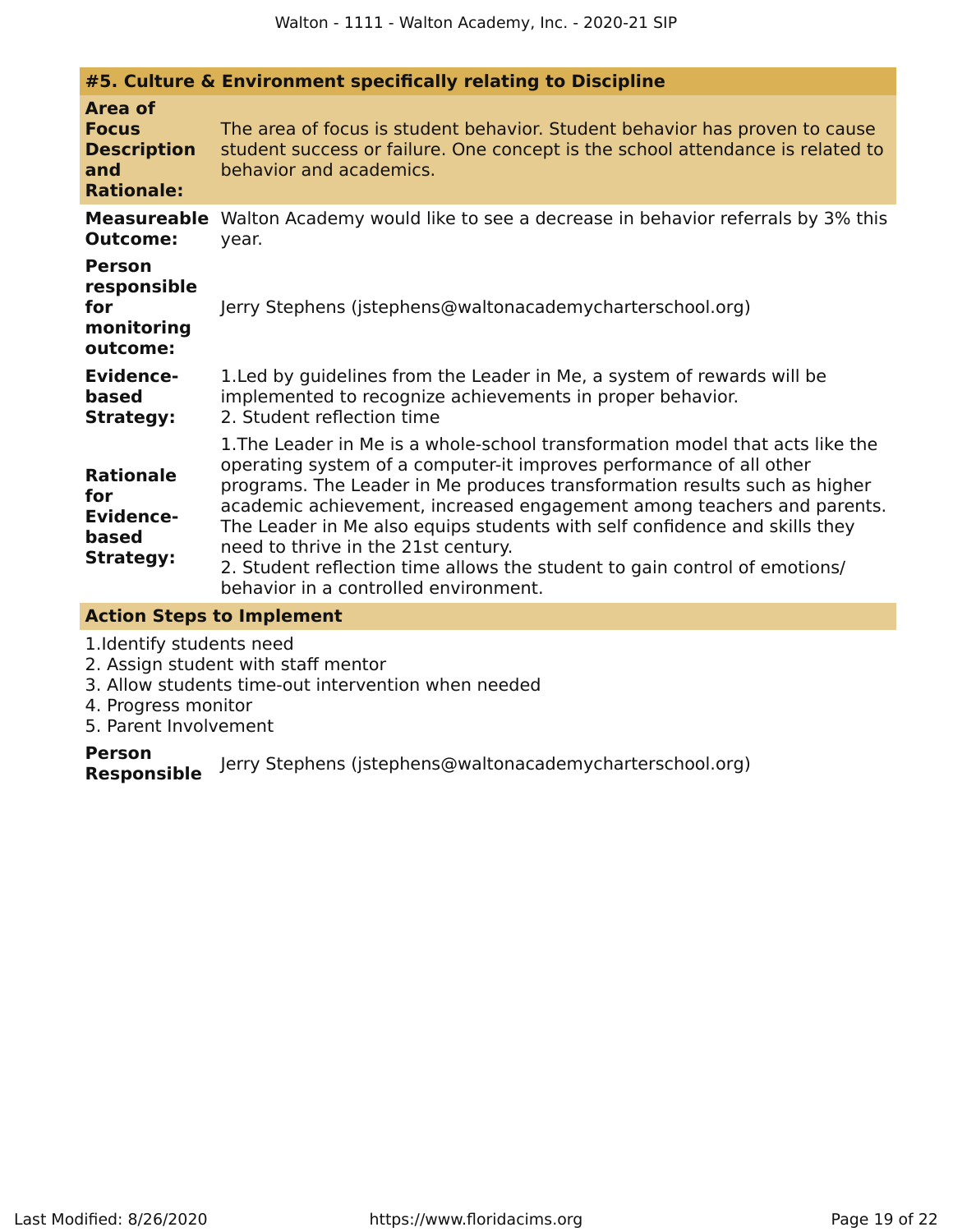|                                                                                  | #6. Culture & Environment specifically relating to Community Involvement                                                                                                                                                                                                                                                                                                                                              |
|----------------------------------------------------------------------------------|-----------------------------------------------------------------------------------------------------------------------------------------------------------------------------------------------------------------------------------------------------------------------------------------------------------------------------------------------------------------------------------------------------------------------|
| <b>Area of</b><br><b>Focus</b><br><b>Description</b><br>and<br><b>Rationale:</b> | Current school data supports the need for the improvement in the area of<br>community involvement whether on or off school campuses. 21st Century<br>skills that deals with social emotional learning, school culture, character<br>education, and school bullying deals with this area of focus. The need for<br>students to get involved in the community helps build self esteem and self<br>worth.                |
| <b>Measureable</b><br><b>Outcome:</b>                                            | 95% of the Walton Academy staff will complete the 7 Habits of Highly<br>Effective Teens training and produce lesson plans, project, and real world<br>application showing implementation of skills and community involvement.                                                                                                                                                                                         |
| <b>Person</b><br>responsible<br>for<br>monitoring<br>outcome:                    | Marie Laurino (mlaurino@waltonacademycharterschool.org)                                                                                                                                                                                                                                                                                                                                                               |
| <b>Evidence-</b><br>based<br><b>Strategy:</b>                                    | The implementation of the Leader in Me has an impact on the entire school<br>climate as well as the community. It is a research-based program to address<br>student behaviors as well as academics. Other school based community<br>outreach will develop throughout the school year.                                                                                                                                 |
| <b>Rationale</b><br>for<br><b>Evidence-</b><br>based<br><b>Strategy:</b>         | Leader in Me unites student, staff, and families around a common goal to<br>prepare students with college, career, and life readiness skills that are<br>necessary to thrive in today's ever-changing, fast-paced environment, like.<br>Critical Thinking; Creativity; Self Discipline; Vision; Initiative; Communication;<br>Relationship Building; Goal Achievement; Public Speaking, and Community<br>Involvement. |
|                                                                                  |                                                                                                                                                                                                                                                                                                                                                                                                                       |

#### **Action Steps to Implement**

1. Identify the need in the community

- 2. Partner with community businesses
- 3. Assign educators to each Learning Community
- 4. Progress Monitoring

**Person Responsible** David Schmidt (dschmidt@waltonacademycharterschool.org)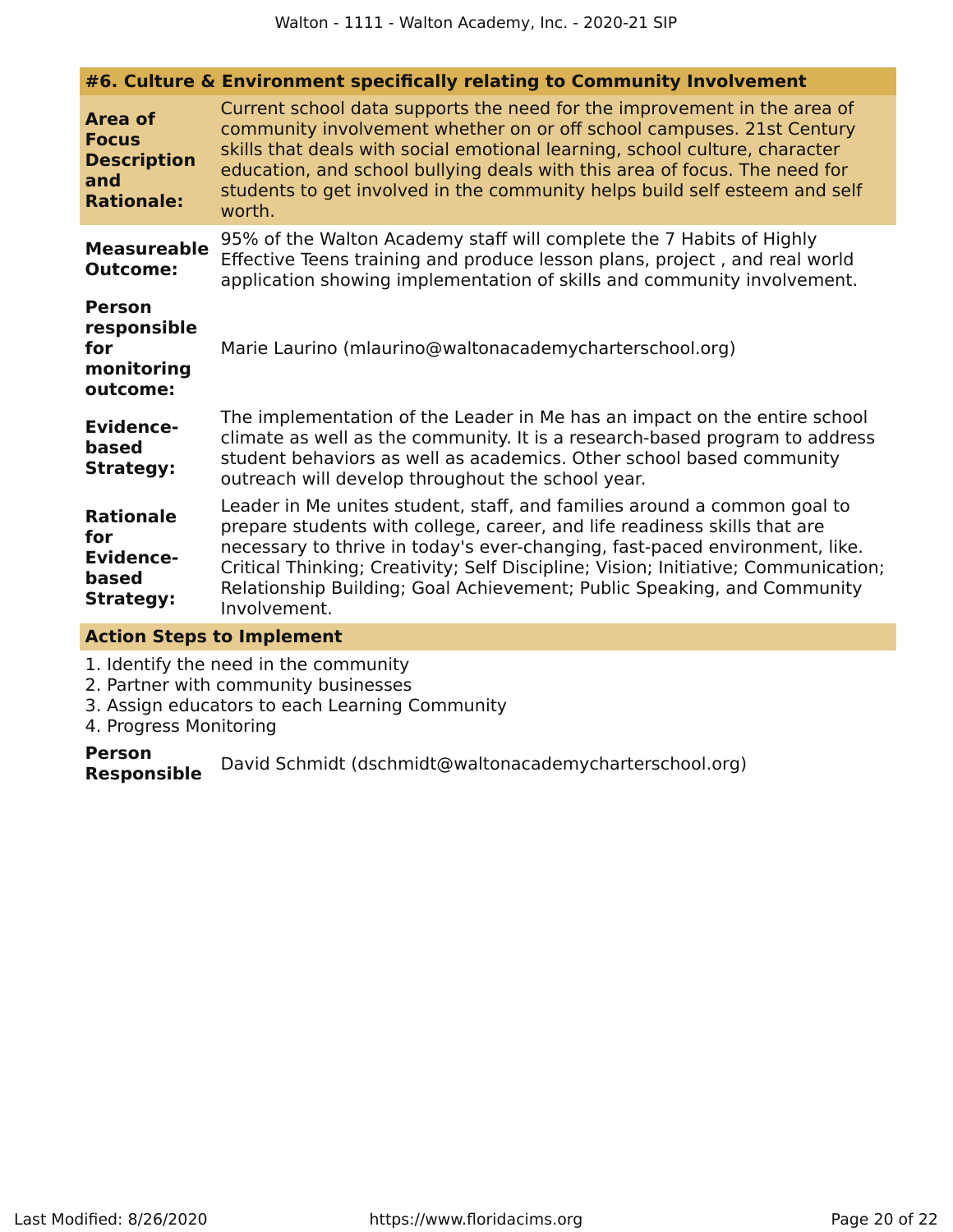| #7. Instructional Practice specifically relating to Career & Technical Education                                                                |                                                                                                                                                                                                                                             |  |
|-------------------------------------------------------------------------------------------------------------------------------------------------|---------------------------------------------------------------------------------------------------------------------------------------------------------------------------------------------------------------------------------------------|--|
| <b>Area of Focus</b><br><b>Description</b><br>and<br><b>Rationale:</b>                                                                          | In Florida, students can begin taking career and technical education (CTE)<br>courses as early as the ninth grade, and continue that education through<br>community college.                                                                |  |
| <b>Measureable</b><br><b>Outcome:</b>                                                                                                           | Walton Academy would like to increase the amount of career technical<br>education certifications by 3%.                                                                                                                                     |  |
| <b>Person</b><br>responsible<br>for<br>monitoring<br>outcome:                                                                                   | Marie Laurino (mlaurino@waltonacademycharterschool.org)                                                                                                                                                                                     |  |
| <b>Evidence-</b><br>based<br><b>Strategy:</b>                                                                                                   | CTE certifications prepare students for admission to and success in college<br>and career by providing them with a rigorous college preparatory program<br>and industry skills that lead to certifications required for particular careers. |  |
| <b>Rationale for</b><br><b>Evidence-</b><br>based<br><b>Strategy:</b>                                                                           | CTE certifications help students by providing just-in-time learning<br>opportunities so that students learn academic content and skills in the<br>context of concrete applications of problem solving or completing projects.               |  |
| <b>Action Steps to Implement</b>                                                                                                                |                                                                                                                                                                                                                                             |  |
| 1. Identify the students by pre-test assessments<br>2. Meet with student/parent on certification courses on Edgenuity<br>3. Progress Monitoring |                                                                                                                                                                                                                                             |  |

- 4. Provide opportunities for colleges to visit school to discuss programs
- **Person**

**Responsible** [no one identified]

### **Additional Schoolwide Improvement Priorities**

After choosing your Area(s) of Focus, explain how you will address the remaining schoolwide improvement priorities.

<span id="page-20-0"></span>**The rest of the school-wide improvement priorities will be address through collaborative efforts with staff, parents, and students. The collaborative efforts will involve tutoring, mentoring, and parent involvement. The Leader in Me program will be implemented to improve the student awareness of self and community.**

### **Part IV: Positive Culture & Environment**